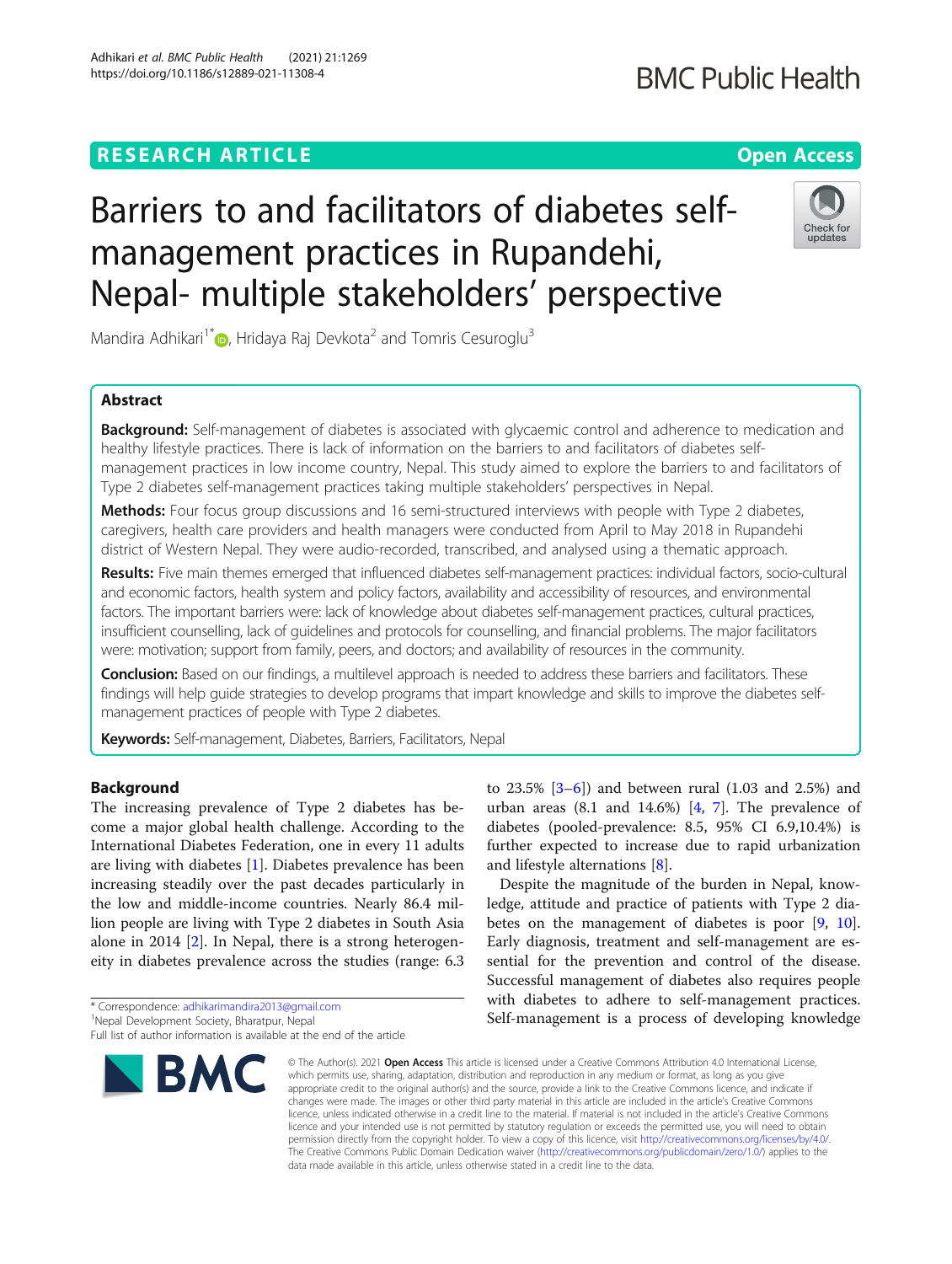and skills to manage the complex nature of diabetes in the social context [[11](#page-15-0)]. The International Diabetes Federation [\[12](#page-15-0)] has emphasized the importance of selfmanagement in controlling diabetes. Self-management of diabetes requires people with diabetes to follow certain behavioural actions consistently on a daily basis. These actions are monitoring blood glucose level, following a diet plan, maintaining foot care guidelines, engaging in physical activities, and taking medications either in the form of insulin or oral medications as indicated [\[13](#page-15-0), [14](#page-15-0)].

The literature on diabetes across the globe reports that diabetes self-management is difficult [[15](#page-15-0)–[19](#page-15-0)]. The studies on diabetes self-management practices draw attention to different factors that are barriers to or facilitators of self-management of diabetes, and these factors also vary according to the settings. Factors that play as barriers to diabetes self-management practices were: difficulty in adjustments to lifestyle after being diagnosed with diabetes [[17,](#page-15-0) [19](#page-15-0)]; the lack of knowledge [[18\]](#page-15-0); the lack of culturally relevant knowledge [[20\]](#page-15-0); and not recognising the importance of self-management practices [\[18](#page-15-0)]. Further, communication barriers exist both from the people with diabetes and health providers' side. The patient level communication barriers are trust issues with the health providers on the self-management counselling, technical language used in communication while health providers level of communication barriers include lack of time to discuss self-care strategies and lack of psychosocial support to people with diabetes [[21\]](#page-15-0). Different factors such as access to physical activity facilities [[20\]](#page-15-0), financial issues [[22\]](#page-15-0) and practicing alternative medicines [[9,](#page-15-0) [23](#page-15-0)] were identified as barriers to selfmanagement of diabetes. Diabetes self-management facilitators were acceptance of diabetes diagnosis [\[17](#page-15-0)]; support from family and health care providers [\[16](#page-15-0), [17](#page-15-0), [19\]](#page-15-0); and availability of counselling classes on Type 2 diabetes [[16](#page-15-0)]. Sociocultural factors were highlighted as both barriers and enabling factors to self-management [[24](#page-15-0)–[29](#page-16-0)]. Sociocultural factors such as use of alternative therapies, priority to family needs, misconceptions that diabetes is a curable disease are the major barriers for diabetes self-management [[24\]](#page-15-0). Further, locally ingrained cultural and lifestyle practices and non-compliance to diabetes self-management practices are other challenges to diabetes self-management [[24,](#page-15-0) [29\]](#page-16-0). Support from family and community in terms of emotional support and availability of time to buy medicines, cooking food and accompanying to visit health facilities enable people with diabetes to self-manage their diabetes [[27,](#page-16-0) [28](#page-16-0)].

An extensive search of literature revealed that only two quantitative [\[30,](#page-16-0) [31\]](#page-16-0), one mix-method [\[32](#page-16-0)], and some qualitative studies  $[33-35]$  $[33-35]$  $[33-35]$  $[33-35]$  $[33-35]$  investigated the barriers and facilitators of diabetes self-management practices in Nepal. These studies explored barriers and facilitators of some components of diabetes self-management practices, while other components such as blood glucose monitoring and foot care were not explored. A quantitative study from central Nepal conducted by Kadariya and Aro explored the barriers to and facilitators for the diabetes self-management particular to physical exercise. The authors identified barriers to stay active were lack of time due to family affairs such as household chores and time for children [[31\]](#page-16-0). Bhandari et al., [\[32\]](#page-16-0) found that people with diabetes prefer to go to work than doing physical exercises. A multilevel approach qualitative study identified lack of knowledge on physical exercises and laziness as main reasons for non-compliance with physical exercise recommendations [\[33](#page-16-0)]. On the other hand, facilitators for physical exercise were experiencing better health due to improved sleep, reduced level of fatigue and increased mental alertness [\[31](#page-16-0)]. Additionally, supportive peers enabled people to stay physically active. Religious belief was another facilitator to engage in physical activities. For example, people more frequently visit temples by walking, which helps to keep them physically active [[32](#page-16-0)].

Sapkota et al., explored the impact of food and food culture on the dietary compliance of Nepalese people with diabetes in Nepal and Australia [\[35\]](#page-16-0). Lack of knowledge about diabetes diet is barrier for people with diabetes [\[30](#page-16-0), [33\]](#page-16-0). Negative perception on the food intake was reported as a barrier. For example, people with diabetes perceive that they need adequate amount of food to counteract with diabetes medication [[35\]](#page-16-0). Further, pressure from relatives and friends in social gatherings to eat unhealthy foods was an issue faced by people with diabetes to comply with dietary recommendations [\[35](#page-16-0)]. Lack of option for healthy food in the markets and lack of guidelines on dietary management were barriers to dietary compliance [\[33](#page-16-0)]. The other qualitative study explored the influencing factors to adhere to diabetes medication among people with diabetes in Australia and Nepal. The authors reported that the inadequate understanding about the importance of diabetes medication to maintain blood glucose level. People with diabetes discontinued medication after the blood glucose level was within controlled limit [[33,](#page-16-0) [34](#page-16-0)]. Financial barrier was reported in the studies where people with diabetes had to compromise other needs to buy medicines [[33](#page-16-0), [34\]](#page-16-0). Financial constraints can force individuals to use natural methods for blood glucose control and discourage people with diabetes to initiate diabetes medication. Lack of year-round availability of medicines can further hinder diabetes self-management [[36\]](#page-16-0). A multilevel study identified lack of access to health facilities to regularly monitor blood glucose level was a barrier for people with diabetes living in rural areas and lack of money was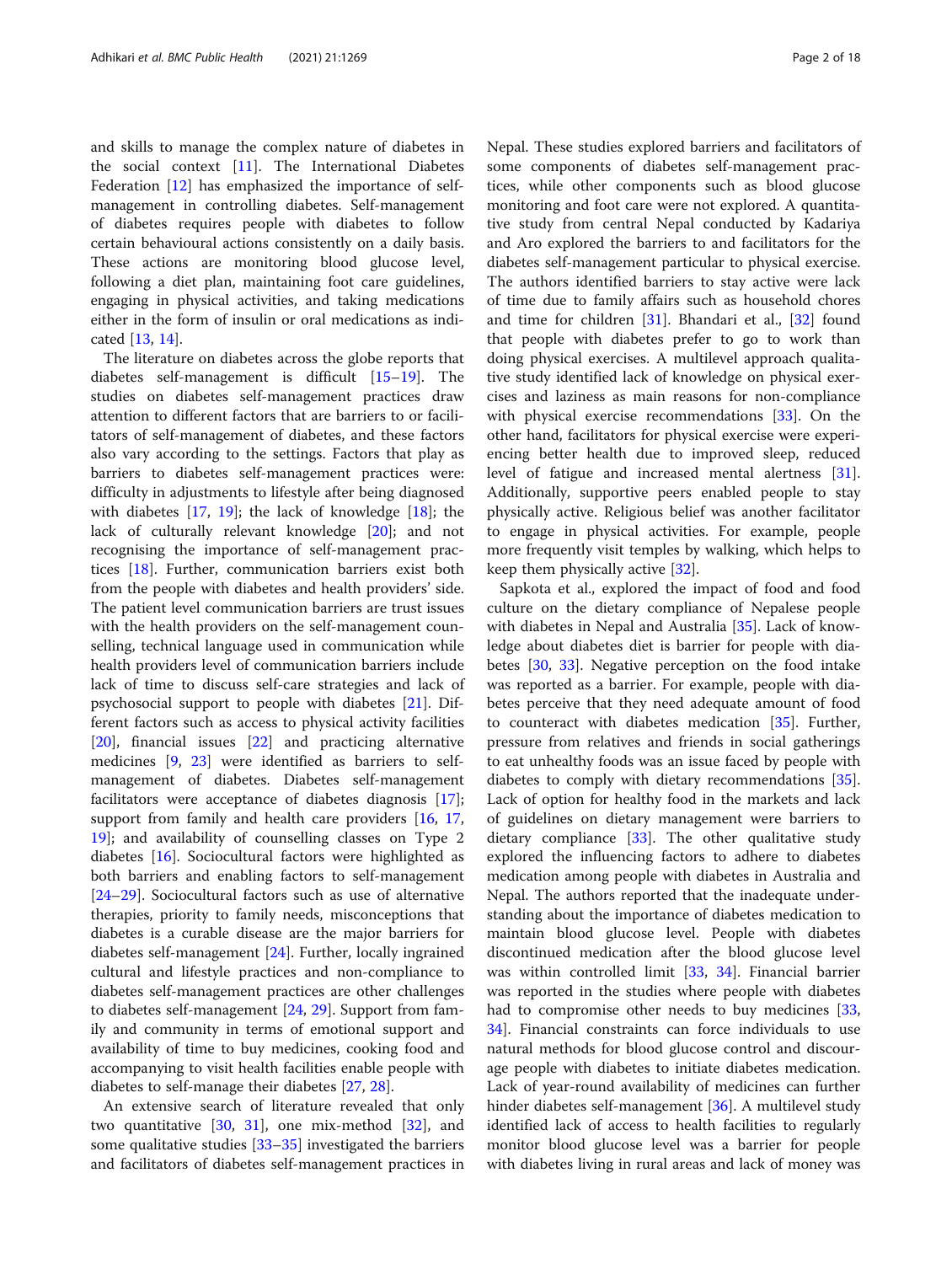a problem to comply with medication recommendation and regular blood glucose monitoring in rural Nepal [[33\]](#page-16-0). Limited study explored barriers and facilitators of diabetes self-management practices from the perspective of various stakeholders in multiple levels [\[33](#page-16-0)]. No studies covered comprehensive understanding of the issues related to diabetes self-management practices (monitoring blood glucose level, following a diet plan, maintaining foot care guidelines, engaging in physical activities, and taking medications), presenting a significant gap in the literature. The present qualitative study aimed to gain deeper insights on the barriers to and facilitators of diabetes self-management practices in Nepal from the perspectives of people with type 2 diabetes, caregivers, medical doctors, district health managers, and a social worker.

Involving different stakeholders in the study provides an opportunity to explore the self-management of diabetes from different viewpoints and to develop programs specific recommendations for diabetes self-management. Stakeholders participation is based on the assumption that each stakeholder has a specific perspective on a particular issue and the involvement of different stakeholders will result in better understating of the problems, solutions and help to take better decision to improve the health status of community people [\[16](#page-15-0)]. Involvement of stakeholders in health research is recognised as strengthening the scientific approach and increasing the chance of implementation of health interventions [\[16](#page-15-0)]. In this study, stakeholders play a role only as participants; because of time constraints stakeholders could not participate in the topics of research, composition of sample and recruitment methods, development of data collection tools, analysis and dissemination of findings.

#### Methods

#### Study setting

The study was conducted in Rupandehi district of Nepal, a district that is on Nepal's southern borders with India. The population of this district in 2012 was approximately 880,000 with 51% of the population aged 20 or above [\[37](#page-16-0)]. The human development index of Rupandehi district in 2014 was 0.498, higher than the national index  $(0.490)$  [[38\]](#page-16-0).

In Rupandehi, two referral government hospitals are located in urban areas. Public health services in rural areas are provided through five primary health care centres, 64 health posts and one District Public Health Office [[39\]](#page-16-0). Medical officers (MBBS) are responsible to provide primary care including diabetes in hospitals and primary health care centres. Nurses' roles include mainly for the provision of inpatient care in hospitals and maternal and child health services in the primary health

care centres. Health assistants (Diploma in General Medicine) and auxiliary health assistants (Community Medical Assistant) provide primary care in health posts. Many patients go to pharmacies for medical care. These pharmacies are unregulated therefore, the quality of care from pharmacies and those who work there is questionable. Additionally, there is non-existence of diabetes (self-management) groups in the hospitals and primary health care centres in Rupandehi.

There is no available information for the prevalence and risk factors of diabetes, and self-management practices in the Rupandehi district. We purposively selected Lumbini zonal hospital and Motipur primary health care centre (PHC) for this study. The facilities were chosen from the list of public facilities that were currently providing diabetes management services provided through trained medical doctors and laboratory facilities to ensure accurate diabetes diagnosis.

#### Study design and participants

This was a qualitative exploratory study with the inclusion of multiple stakeholders who were involved in the diabetes self-management practices in various roles: people with Type 2 diabetes, caregivers, medical doctors, district health managers and a social worker. Qualitative study design focuses on understanding of social world through listening to participants viewpoints [\[40](#page-16-0)]. Further, information obtained from the explorative study is rich in content and values experiential knowledge of participants [\[41](#page-16-0)]. Focus group discussions (FGD) and semi-structured interviews (SSIs) were data collection tools in this study. In the FGD, participants are encouraged to talk to each other, share views and comment on each other's experiences. The assumption of FGD is the group dynamics can encourage people to share and confirm their views in a way that would be less feasible in a one to one interview [[42](#page-16-0), [43\]](#page-16-0). The SSI is widely used qualitative data collection method in health research [[44\]](#page-16-0) and is conducted with the use of a guide that contains open-ended questions on a topic to be explored by the researcher. The guide helps to keep the interview focused and to explore a research topic more systematically and comprehensively [[44,](#page-16-0) [45\]](#page-16-0).

The people with type 2 diabetes in this study refer to the patients that were registered as patients with type 2 diabetes of the Lumbini zonal hospital and Motipur PHC. The caregivers refer to the family member/spouse/ relatives who provided support for diabetic patients at home. The health care providers refer to medical doctors that were involved in providing diabetes care in Lumbini zonal hospital and Motipur PHC. The zonal hospital is a tertiary level hospital and covers the patient load of surrounding districts as well. The district health managers refers to the professional who worked as public health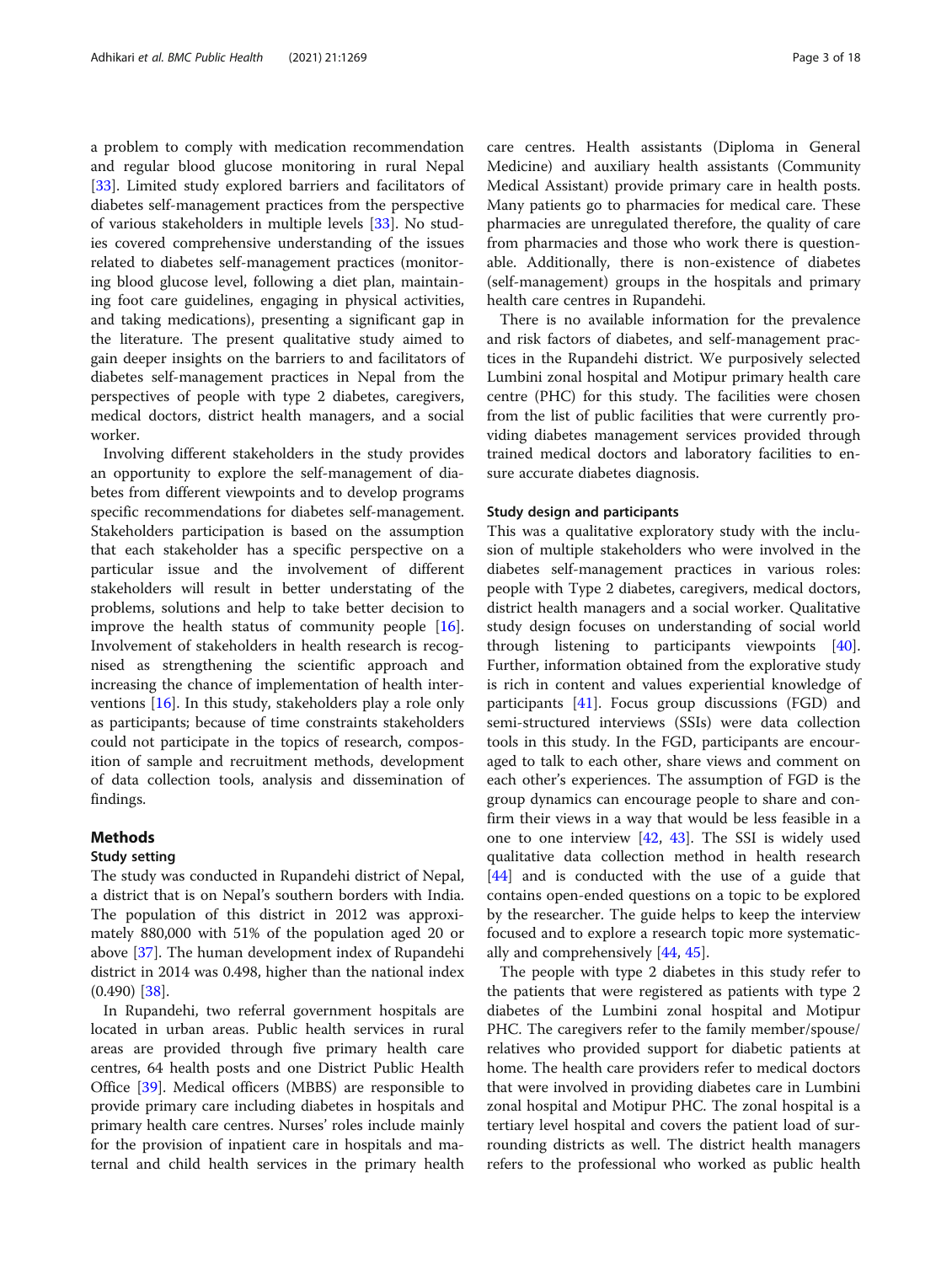officer level in the district public health office. The social worker refers to the professional who worked in one of the non-governmental organisations in the Rupandehi district.

This study followed Bronfenbrenner's ecological system theory [\[46](#page-16-0)] and Whittemore et al.'s conceptual framework [[47\]](#page-16-0) based on social ecological model which is used to explain the prevention and management of diabetes. According to this model, to change the behaviour of individuals for the long term, the programs must target at multiple level of influences. The level of influences are categorised into intrapersonal factors, interpersonal, institutional, community and public policy level [[46](#page-16-0)–[48](#page-16-0)].

Intrapersonal factors that shape individual's health behaviours are attitude, self-efficacy, and communication skills [\[49\]](#page-16-0). Individual's attitude, and confidence influence the ability to change the behaviours to improve diabetes self-management practices [[50](#page-16-0)]. A patient's interpersonal relationships are within a social context such as family, friends, neighbours [[51\]](#page-16-0) and health professionals [\[52](#page-16-0)]. The support from a social context is beneficial to improve diabetes self-management practices [[53](#page-16-0)]. The forms of social support are categorised into companionship, emotional, tangible and informational support [\[54](#page-16-0)]. The institutional influence on individual include work, school and religious settings. Institutional factors can provide a context to promote healthy behaviours and diabetes prevention activities to a large group of people, thus forming a social support, which further facilitates healthy behaviour adoption. An individual's community factor consists of geographical area where he/she lives. The characteristics of the neighbourhood and communities have an influential role for health behaviour of individuals [[47\]](#page-16-0). Public policy influences health behaviours of individuals through the implementation of laws and policies by local and national authorities.

#### Focus group discussions with people with Type 2 diabetes

Participants were included for focus group discussions if they were of more than 20 years of age, diagnosed with Type 2 diabetes for more than a year prior to the FGDs, and registered either in a PHC or a Lumbini zonal hospital. They were recruited using a purposive sampling method who meet the inclusion criteria. Participants within focus groups were mixed however, they were not selected based on stratification such as age, gender or time since diagnosis.

The information of people with Type 2 diabetes on age, sex, duration of diagnosis and address was obtained from outpatient registers of the PHC and hospital. Then, a researcher contacted people with Type 2 diabetes through phone calls and explained the aim of this study.

Participants who agreed verbally over the phone were included in FGDs. In addition, written informed consent was obtained prior to FGDs. The primary researcher was the moderator for FGDs and a trained nurse was an observer of the FGDs. The observer had also participated in pretesting of tools as well and was responsible for note taking. The moderator was responsible for managing the group interactions so that everyone would get opportunity to express their view and the FGD was not dominated by a few. Four FGDs were conducted with 26 participants ranging from six to eight in a group. The number of FGDs were determined by saturation of information as sample size of qualitative research cannot be

Semi-structured interviews were conducted with caregivers, medical doctors, district health managers and a social worker. Caregivers were selected for semistructured interviews (SSIs) if they had assisted people with Type 2 diabetes (as a family member) for more than a year prior to the interviews. They were recruited with the help of people with Type 2 diabetes. Caregiver and people with Type 2 diabetes were matched but they were interviewed separately. For example, information from the people with Type 2 diabetes was obtained from FGD while information from the caregivers was obtained from SSIs. Then, a researcher contacted caregivers through phone calls and explained the aim of this study. Five interviews were conducted until data saturation reached [[56](#page-16-0)].

predetermined [[55\]](#page-16-0).

Medical doctors who worked as general practitioners in the outpatient department of Motipur PHC and Lumbini zonal hospital were included due to their experience of Type 2 diabetes management. They were contacted directly by the primary researcher, and seven interviews were conducted. It was not possible to recruit diabetes specialists, because there were only few diabetes specialists in the country and no specialist in the district.

District health managers were recruited and interviewed through direct contact by the primary researcher. This study included a public health administrator, a public health officer and a focal person for noncommunicable diseases (NCDs) from the District Public Health Office. Three interviews were conducted with these participants as these three officials were responsible for the coordination and management of public health services for NCD in Rupandehi [[39\]](#page-16-0).

One interview was conducted with a social worker from a local non-governmental organisation, who has community level experience of working with disadvantaged and vulnerable people and was recruited with the help of a local public health researcher.

The findings on barriers to and facilitators of diabetes self-management practices were strengthened by triangulating the data from FGDs and SSIs, and comparing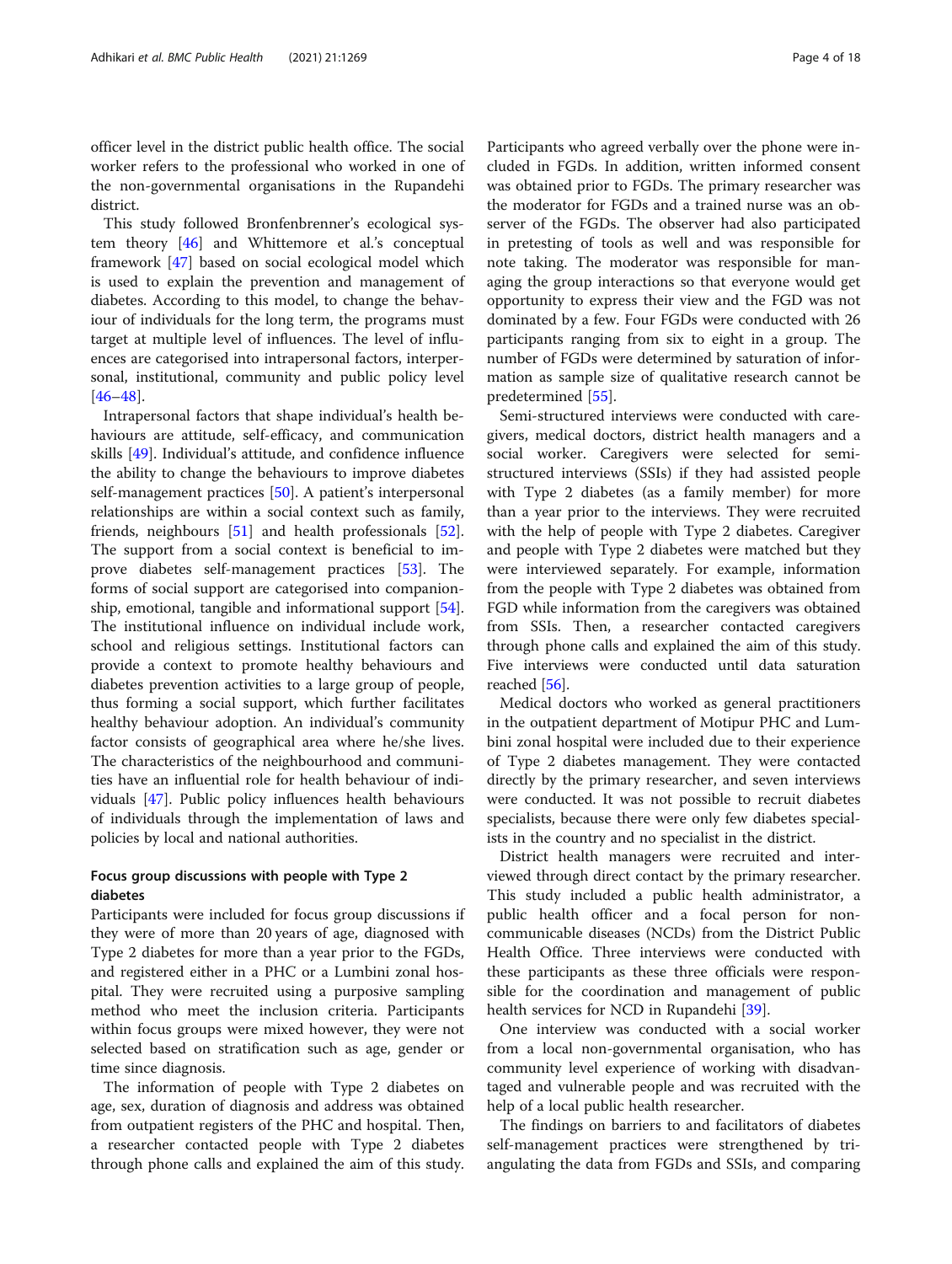and contrasting the viewpoints of different stakeholder groups [[57](#page-16-0)].

#### Data collection

Data collection was carried out between April and mid-May 2018. The FGDs were conducted in a room inside a community hall; the SSIs with medical doctors, district health managers and a social worker were conducted in a closed room in the workplace of the participants; the semi-structured interviews with caregivers were conducted in a room in participants' homes. The duration of each FGD ranged from 60 to 90 min, while each SSI ranged from 30 to 45 min.

The design of the FGD and SSI guides were based on Whittemore et al.'s [[47\]](#page-16-0) conceptual framework for applying the social ecological model to the prevention and management of diabetes. The framework covers intrapersonal, interpersonal, institutional, community and public policy factors suggested by Bronfenbrenner's eco-logical theory [\[46\]](#page-16-0).

Topics covered in the FGDs and SSIs were:

- barriers to diabetes self-management practices: intrapersonal (knowledge, motivation, responsibility), interpersonal (relationship with family, friends/peers, health professionals, and neighbours), institutional (health system factors), community (cultural values, availability and accessibility of resources for diabetes self-management practices) and public policy factors (diabetes self-management practices policies and funding)
- facilitators of diabetes self-management practices: intrapersonal (knowledge, motivation), interpersonal (relationship with family, friends/peers, health professionals, and neighbours), institutional (health system factors), community (cultural values, availability and accessibility of resources for diabetes self-management practices) and public policy factors (diabetes self-management practices policies and funding)

The topic guides were pre-tested in a similar setting and adjusted on the basis of participants' feedback. Minor changes included the order of questions and rewording some questions. First, selection of another ward adjacent to the study area was determined for the focus group and interview with care givers. The recruitment of people with Type 2 diabetes was done by the local health worker. Then, participants were informed about date and time of FGD. The recruitment of the caregivers was done with the help of participants of focus group discussion as it is feasible to identify caregivers due to time limitation. Pretesting of SSI interview guides with the medical doctors

was done with a medical doctor from another district. Due to time unavailability, pretesting was not possible with the district health managers.

The tools were translated into Nepali and back translated to English by the first author (MA). Once finalised by the first author, the co-author HRD who is also a native speaker checked language clarity and finalised tools. The final English version of the tools are attached as supplementary files.

Data collection was conducted in the Nepali language by the first author. FGDs and SSIs were audio-recorded to facilitate data analysis. A trained nursing graduate assisted the first author in all FGDs and interviews by taking charge of audio-recording and taking notes.

#### Data analysis

FGD and SSI were transcribed from the audio recordings and focus group notes. A thematic inductive approach was utilised to analyse data as suggested by Braun and Clark [\[58](#page-16-0)]. First, transcripts were read multiple times to become familiar with the data. Then, the data was coded by the first author on atlas.ti software and all the patterns were checked to ensure they were relevant to the research questions [[58](#page-16-0)]. Coded data with similar meaning were grouped together to form sub-themes, which were reviewed multiple times by the author and co-authors. Themes were then finalised by merging common sub-themes. Connections between different themes and sub-themes were displayed using thematic maps. Finally, these themes were checked again to ensure they addressed the research questions, relevant quotations were selected to illustrate the findings.

#### Ethics

Ethical approval was received from the Nepal Health Research Council (registration number 72/2018). The Human Research Ethics Guideline of this council follows the declaration of Helsinki declaration for research involving human subjects [[59](#page-16-0)]. Written and verbal informed consent was obtained from each participant before their participation. Anonymity and confidentiality of the information was maintained by removing personal identifiers from the data. The notes and audio tapes are kept in secured password protected electronic device accessible only to the first author and the co-authors.

#### Result

This study identified wide range of barriers to and facilitators of Type 2 diabetes self-management practices. The findings are presented based on themes according to the level of socio-ecological model. They were: individual level factors (with sub-themes of knowledge, motivational factors, responsibility, beliefs and time constraints);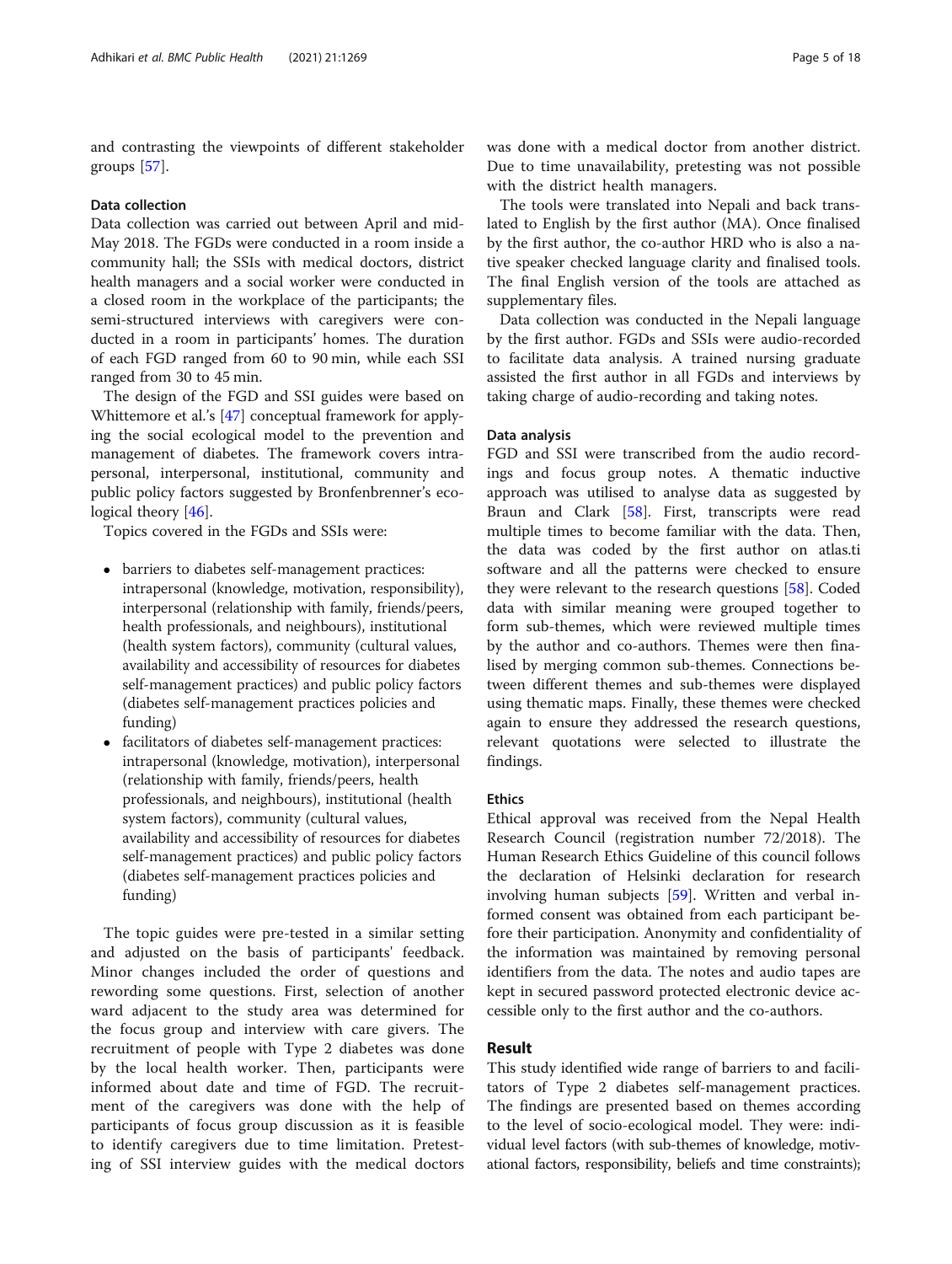interpersonal level factors (sub-themes consisted of social network, doctor-patient relationship); community level factors (sub-themes: cultural values, availability and accessibility of resources, environmental factors and media); organisational level factor with a subtheme of multidisciplinary team; and policy level factors (sub-themes: guidelines and polices, and economic factors). The themes are presented separately, but barriers and facilitators at each level are influenced by multiple factors across at least the three levels.

Consistent information from different groups of participants was observed. People with Type 2 diabetes expressed their experiences, and caregivers talked about their experiences of providing care to people with Type 2 diabetes at home. Additionally, doctors described patients with poorly managed diabetes and other factors that have an influence on diabetes self-management. District health managers and a social worker expressed their opinions on the factors influencing diabetes selfmanagement mainly from the health system and policy factors.

#### Individual level factors

#### Knowledge of diabetes self-management strategies

Knowledge about diabetes self-management practices was reported as a barrier and a facilitator of diabetes self-management practices. Participants (doctors and people with Type 2 diabetes) described a lack of knowledge about a healthy diet, medication initiation and adherence and foot care, along with confusion about blood glucose monitoring tests as a barrier for selfmanagement. Some of the people with Type 2 diabetes reported that blood glucose monitoring is not needed if they are compliant with medication.

"We do not know that diabetes patients must care about feet. We do not know how to look after our feet… We have no knowledge about it, so we haven't looked after our feet." - (Person with Type 2 diabetes, male)

"Living with diabetes means you need to eat small portions frequently. But in reality, many diabetes people eat too much at one time. It is due to lack of knowledge on healthy eating."- (Person with Type 2 diabetes, female).

"Talking about Nepalese context- there is a perception of diabetes patient that if I miss one dose of medicine, there won't be any harm on me…they said I forget to take medicine today. But it is not they forget to take it. It is about lack of understanding of the importance of taking medicine regularly". - (Medical doctor, male)

"Diabetes people are confused on the types of blood tests done to monitor blood glucose level. We do fasting and post prandial blood test to monitor blood glucose level. If we prescribe for fasting blood test and inform patients that come to the health facility without meal, but patients come to the facility after meal. They need to come another day to get test done. There is due to lack of knowledge about the importance of blood glucose monitoring". - (Medical doctor, male)

"I take medication every day, so I don't need to do regular blood glucose monitoring". - (Person with Type 2 diabetes, male)

Many participants (people with Type 2 diabetes and medical doctors) mentioned that knowledge of diabetes self-management practices enabled people with diabetes to follow recommended diabetes self-management practices.

"I must take diabetes medicines; patients must know that they have to take medication daily. I am taking medicine regularly in the morning and evening. I know I have to consume medicine for my diabetes." – (Person with Type 2 diabetes, female)

"I know that I need to do some physical exercise daily to control blood glucose level and I always walk or engage in other physical activities."- (Person with Type 2 diabetes, male)

"One helping factor for diabetes patient to monitor blood glucose regularly is the knowledge. Diabetes patients who are aware of doing regular blood glucose monitoring always come to health facility to have blood glucose level checked."- (Medical doctor, male)

Motivational factors for diabetes self-management practices Motivation was an important enabler to initiate and continue diabetes self-management practices, whereas lack of motivation was a barrier. Carelessness was also reported as a barrier. Most people with Type 2 diabetes were motivated to self-manage however some of them were not motivated to engage in self-management. Medical doctors linked that motivation is related to lack of understanding the importance of doing self-management strategies.

"I know the consequences of not doing exercise regularly …I have no motivation to do exercise early in the morning. This laziness is killing me every single day…I can't explain how much I have no motivation to do other self-management practices as well." (Person with Type 2 diabetes, female)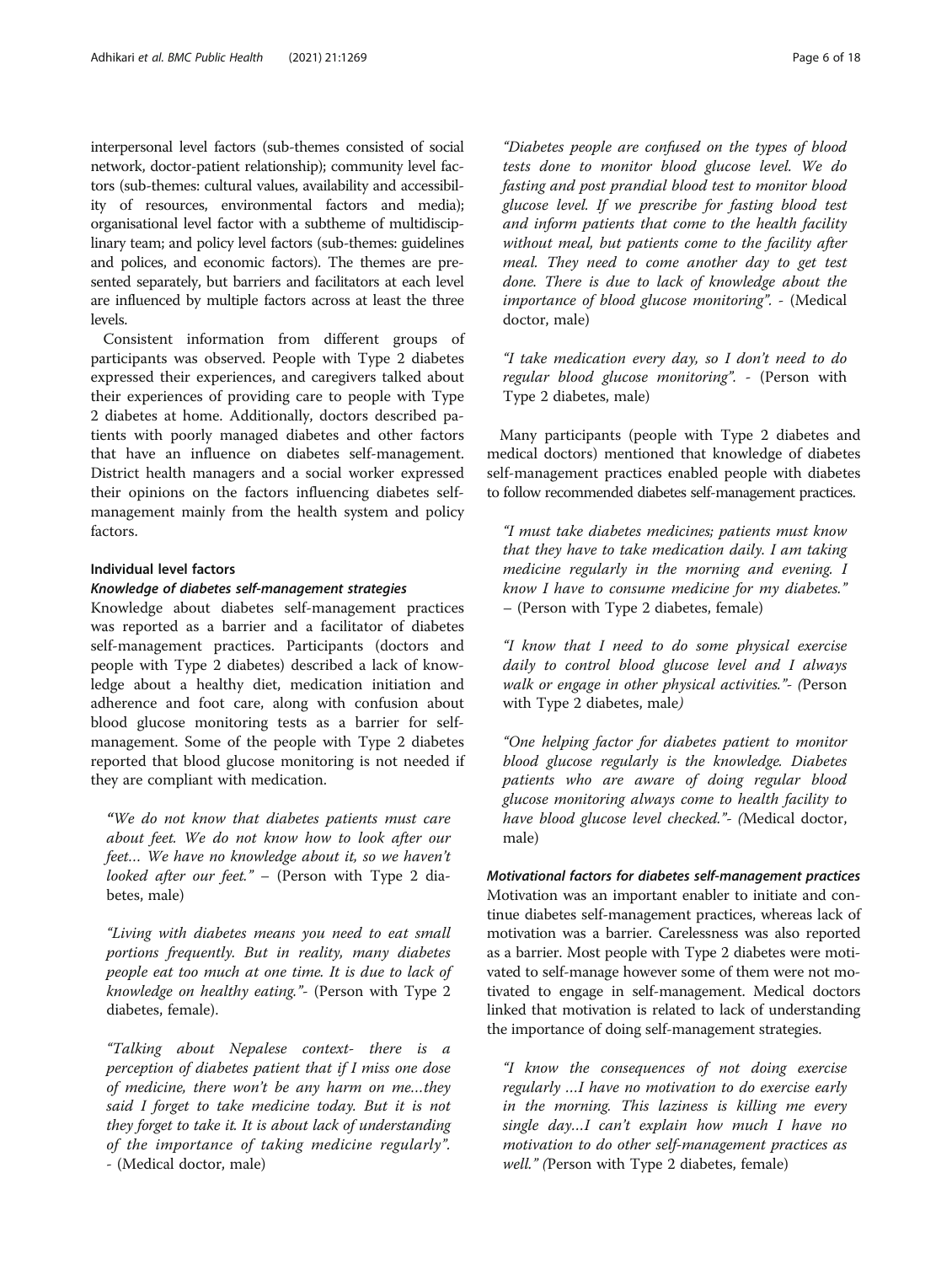"Many patients seem motivated once we tell about the importance of engaging in self-management. I think lack of understanding of the need to be compliant with self-management strategies is somehow related to motivation to initiate and continue with self-management." - (Medical doctor, male)

Participants such as people with Type 2 diabetes, doctors and caregivers stated that motivated people with Type 2 diabetes adhered to diabetes self-management practices. Motivations included: to live healthy, to prolong life with diabetes, to avoid the consequences of complications, and to control diabetes. The sources of motivation were peers, family members, and doctors. The ways of getting motivated by peers is through sharing of experiences with diabetes self-management at home.

"If diabetes patient has motivation, it helps a lot to do diabetes self-management practices"- (Caregiver, male)

"(..) If diabetes patient is concerned about diabetes… if he has a feeling of getting better, then he shows readiness to do the things to control his diabetes. In my case, "I am motivated to control my diabetes and I do not want to experience complications"- I am ready to do whatever I have to do in order to control my diabetes. I am managing time to do physical exercise." – (Person with Type 2 diabetes, female)

"I want to manage my diabetes, so I go to do regular blood glucose monitoring test and take medication daily. I want to live long without experiencing complications; I really want to control my diabetes."- (Person with Type 2 diabetes, male)

"I have a very supportive family. They always motivate me to stay active, encourage me to take medication and healthy diet. I have a good friendship with my friends who are diabetic as well. We encourage each other to control diabetes by sharing our experiences."- (Person with Type 2 diabetes, male)

"My doctor always encourages me to manage my diabetes at home in each visit. I feel motivated do my best to control diabetes after a visit to a doctor."- (Person with Type 2 diabetes, female)

#### Responsibility for diabetes self-management practices

People with Type 2 diabetes were perceived as being in charge of their health by patients and caregivers. Being responsible towards own health enabled them to manage diabetes, which is facilitated by the knowledge on diabetes self-management practices and support from family.

"Diabetes patients must control on what they can eat and what they can't. Getting sick from eating unhealthy food and go to a doctor the other day is not wise. Patient must be responsible to control their diabetes"- (Person with Type 2 diabetes, male)

"Diabetes patients themselves look after their feet. It is the patient who is in-charge of their body. I think feeling of responsibility towards their own health helps to manage the diabetes"- (Caregiver, female)

"Feeling of responsibility to manage diabetes must come from the inner heart. If the patient is concerned about their health and wanted to manage diabetes, he is ready to do everything. I am ready to do anything to control my diabetes. I am managing my time sometimes in the morning and sometimes in the afternoon for physical exercise. Also, I think being knowledgeable on the self-management strategies also helps to manage diabetes effectively."- (Person with Type 2 diabetes, female)

"Patients themselves to some extent are responsible to control or worsen diabetes. Sometimes the support and cooperation from the family is helpful for the patients to do right things to manage diabetes at home. In my case, I always support my mother's actions to manage diabetes." – (Caregiver, male)

#### Beliefs

Few people with Type 2 diabetes and medical doctors stated beliefs on the alternative medicines were barriers for medication initiation and adherence. Examples of alternative medicines from the people with Type 2 diabetes side was topical use of plant leaves on foot sole and consumption of some herbs and use of ayurvedic medications. Having a belief and practicing alternative medications was influenced by neighbours and people in the community.

"Patients focus on traditional ways of medicine. They believe in ayurvedic medicine and consume it. Some of the diabetes patients come to us with complications, we provide them information on the medication and other self-care strategies, but they do not listen to what we told them. When they go to their community, neighbours and other people told them the opposite of what we said. They believe these people and keep practicing traditional medicines." – (Medical doctor, male)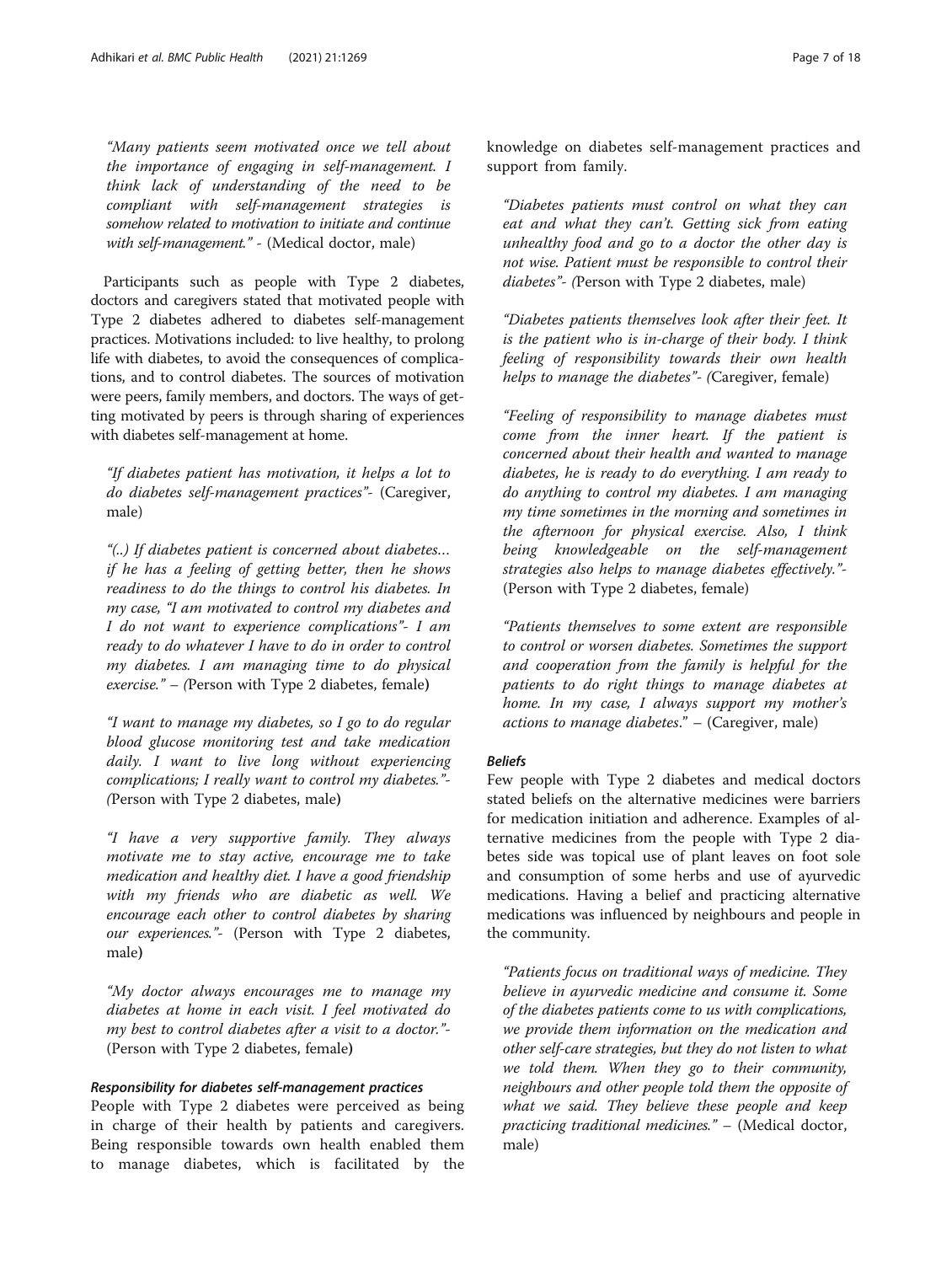"I heard from some people in my community that herbs cure diabetes. There is one type of plant (Calotropis gigantea); the leaf of the plant is believed to lower blood glucose level when the leaves are kept on the sole for overnight for a few days. I tried this for three days, and I did not take medication these days."- (Person with Type 2 diabetes, male)

"After I was diagnosed with diabetes, I did not take diabetes medication. I consumed soaked fenugreek seeks for a month with a belief to control blood glucose level. But it did not work, and I again went to a doctor. After visiting a doctor, I have started to consume medication daily."- (Person with Type 2 diabetes, female)

#### Time constrains

Many participants from all groups stated that the time factor is a barrier for women to stay active and do regular blood glucose monitoring. They have limited time for themselves to stay healthy. It is due to family commitments such as looking after kids and other family members. Medical doctors stated that time management to monitor blood glucose levels is difficult for working patients. Most of the time, people with Type 2 diabetes had to take a day off to come to the health facility for blood glucose monitoring. People with Type 2 diabetes who were labourers had a choice to come to a health facility or go to work to feed their family.

"I am struggling to find time to do my daily exercise. I have so many things to do at home for example, doing household works, looking after kids and many more."- (Person with Type 2 diabetes, female)

"Women do not have time to do exercise. They are busy doing household chores from the morning till night. They really struggle to find a suitable time for exercise and go to health facilities for blood glucose monitoring. Also, labour workforce is affected by time constraints. If they choose to come to a health facility, they had to leave work for that day resulting loss of daily wages to run a family."- (Medical doctor, male)

#### Interpersonal factors

#### Social network: family, neighbours and peers

Participants such as people with Type 2 diabetes and their caregivers stated that lack of family support to manage diabetes is a barrier for diabetes self-management. They further cited that female people with Type 2 diabetes had less support from their family to maintain healthy diet and comply with physical exercise requirements. Another illustration of their difficulty to maintain healthy diet was unavailability of diabetic meal at home.

"A family is a barrier for regular physical exercise … particularly to the female diabetes patients. Even though she has the motivation to do physical exercise, she can't do it as she has to look after children, prepare meals … when will she get time for physical exercise?" – (Caregiver, female)

"There is a compulsion for diabetes patients to eat what is cooked for other healthy family members because they want to eat any types of food. It is not possible to ask family members to eat diabetic diet every  $day.$ " – (Person with Type 2 diabetes, male)

Several doctors mentioned that negative influence from neighbours was reported as a barrier to continue medication intake and physical exercise. Neighbours created confusion by telling people with Type 2 diabetes that medication had negative effects and expressed concerns over their daily physical exercise. These interference from neighbours plays a barrier to comply with diabetes self-management practices.

"There is an influence of neighbours … They tell diabetes patients that once you start taking your medicines you cannot discontinue it … patients trust on their words and they do not want to take medicine."- (Medical doctor, male)

"When patients walk for physical exercise, neighbours ask them- where are you going? Why are you going? Patients had to answer them each time and they feel demotivated to stay active." – (Medical doctor, male)

Many participants reported the supportive roles of families (spouse, children, and daughters-in-law), peers/ friends, neighbours and self-help groups to manage diabetes. For example, caregiver (son) motivated their parents provided time and financial resources to manage diabetes at home. In addition, people with Type 2 diabetes were encouraged to comply with a healthy diet when families shared the same diet, so that the people with Type 2 diabetes do not have to feel he/she is having diabetic diet.

"I get a lot of support from my family (..) apart from emotional support, my son always gives me money to buy medicines and sometimes he bought medicine from pharmacy. The support I get from my family motivates me to manage diabetes. (…) In our family, we eat same food, so I don't feel I am eating diabetic diet. I feel lucky to have a caring family." (Person with Type 2 diabetes, male).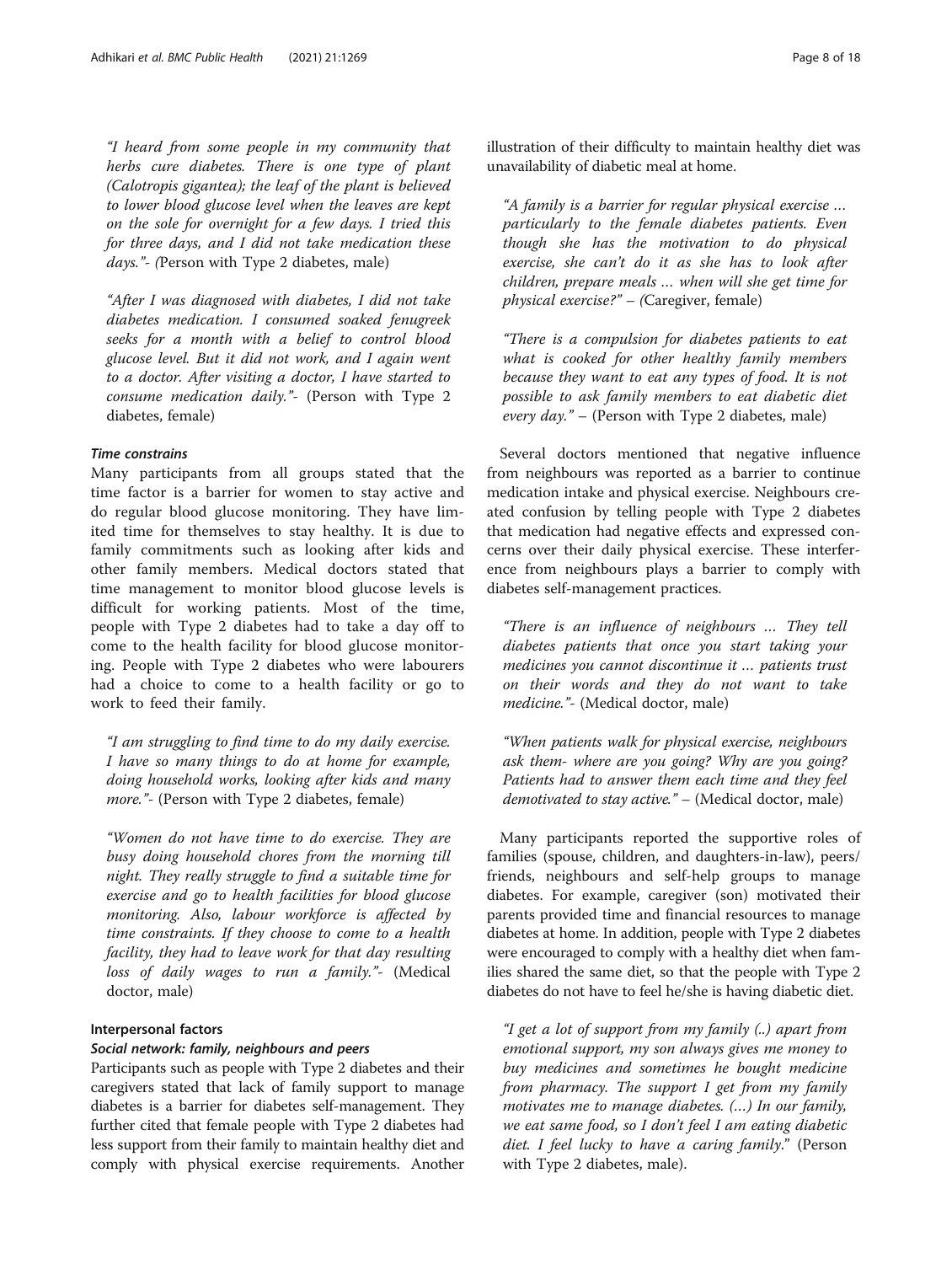The other support from family and friends/peers were to remind people with Type 2 diabetes to take medicine on time, carry out blood glucose monitoring tests, maintain foot care, and continue physical exercise. This supportive role was facilitated by knowledge on diabetes management and information sharing between people with Type 2 diabetes and family members. Family members and peers/friends accompanied people with Type 2 diabetes to health facilities for follow-up visits and kept them company when exercising. Such support from family members, and the sharing of experiences among people with Type 2 diabetes, informed and motivated patients to sustain diabetes selfmanagement practices.

"Family help me when I have to visit a doctor. It really helps me. Sometimes they also go with me and sometimes they help me to reach health facility."- (Person with Type 2 diabetes, female)

"Family provides support in different areas. They can tell diabetes patients not to eat unhealthy food, take your medicine daily, go to health facility for regular blood glucose monitoring, when you are going somewhere, bring your medicine with you… these kind of suggestions from family can be helpful for diabetes patients." (Focal person NCD, male)

"Peers provide information on foot care. They told me that," I should not be careless on my foot care". - (Person with Type 2 diabetes, male)

Some people with Type 2 diabetes stated the positive role of neighbours to arrange transportation to travel to a health facility when family members were not at home, purchase vegetables from a market when people with Type 2 diabetes could not go and prepare sugar free meals for social events.

"If I have to go to some one's place, they provide me sugar free snacks. There is much help from neighbours."- (Person with Type 2 diabetes, male)

#### Doctor- people with Type 2 diabetes relationship

The relationship between doctor and people with Type 2 diabetes influences diabetes self-management practices positively and negatively. Some participants such as doctors and district health managers discussed the lack of comprehensive counselling, and continuity of counselling, during a doctor's appointment. Limited time for counselling was a barrier for doctors to provide counselling because of their high load of patients. Doctors' lack of knowledge about diet planning was a barrier to providing counselling on a culturally appropriate healthy diet. Doctors were also unlikely to offer advice on foot care.

"Service providers do not give counselling to diabetes patients on diabetes self-management practices because of lack of time … they just write medicines. Patients are not provided enough information as they need."- (Medical doctor, male)

"Doctors in the public health facilities have high patient load (..) Comprehensive counselling is needed to educate patients living with diabetes as they have to care for different aspects of diabetes management such as healthy eating, concordance with medication and physical exercise recommendation and other areas. Also, counselling to the patient is needed on all aspects of diabetes self-care in each visit to a doctor. However, doctors cannot provide detailed counselling on all aspects of diabetes selfmanagement strategies due to lack of time and high patient load." - (Public health officer, male)

Doctors were regarded as an enabling source of information about key areas of diabetes self-management practices such as the importance, dosage and timing of medication; and the benefits of exercise to maintain blood glucose levels. Many participants particularly people with Type 2 diabetes were not aware of about other forms of physical activity such as yoga and bicycle riding, and people with Type 2 diabetes believed that other forms of exercise would help them to do regular physical exercise. Information from the doctors about foot care and healthy eating were helpful in two ways for some of the patients. First, the people with Type 2 diabetes applied the information in their diabetes selfmanagement practices; second, they shared the information received from the doctor with family members. Knowledge sharing with family members helped create a supportive environment for diabetes self-management practices at home.

"Doctors provide counselling to their patients and that is how patients understands the importance of medicine." – (Caregiver, female)

"Diabetes education is helpful. If we, doctors, can provide detailed information to diabetes patients on when to take medicine, what is the duration of medicine intake, information on continuity of medicine, it helps. It is helpful for diabetes patients to continue taking medicine."- (Medical doctor, male)

Good communication between doctors and people with Type 2 diabetes was another reported facilitator of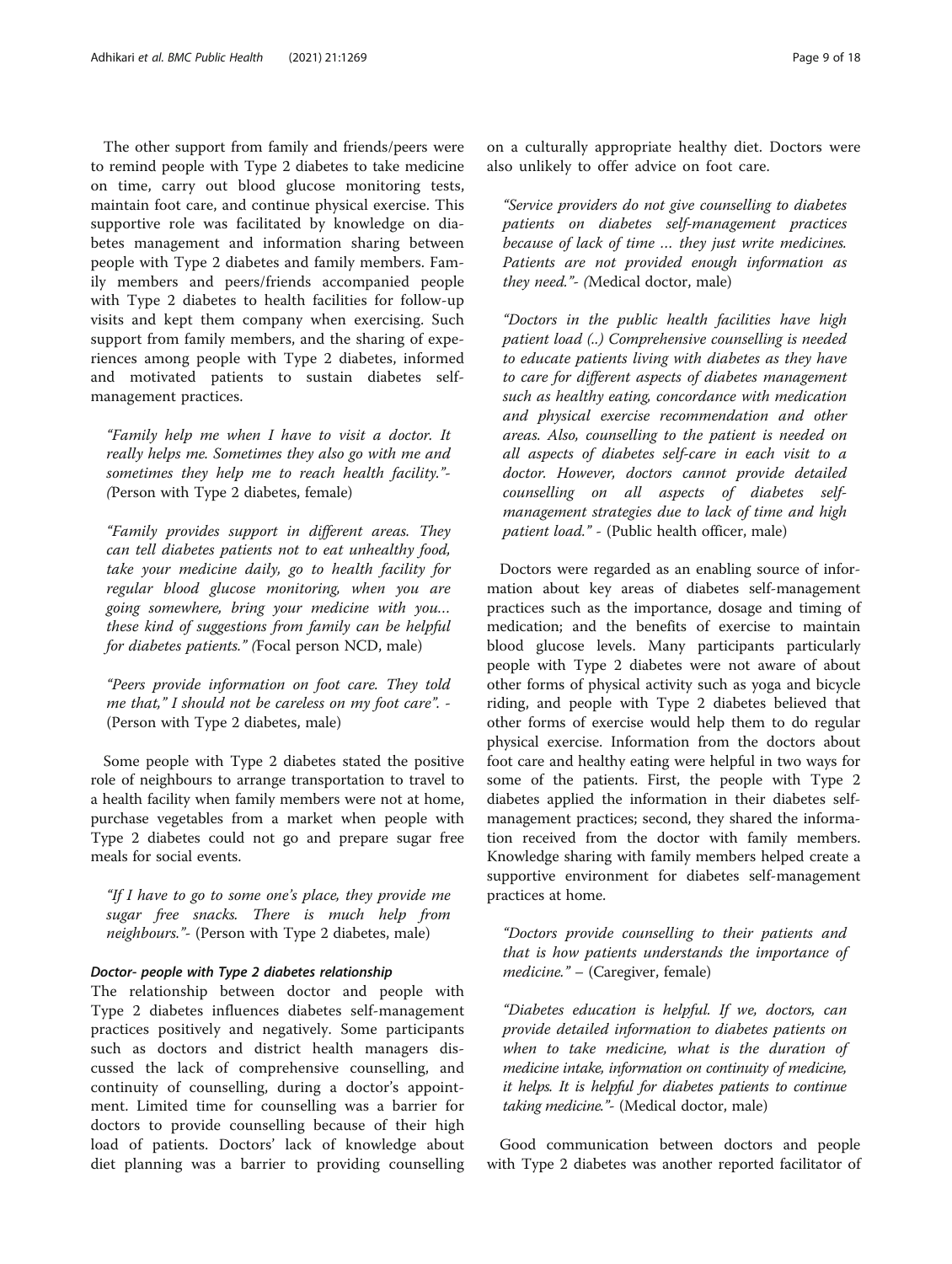diabetes self-management practices. Open communication was vital for both doctors and people with Type 2 diabetes to understand a patient's issues related to diabetes self-management practices, and to advise related solutions.

"Doctors should tell diabetes patients on medicine: why it is needed? ... Doctor's advice is extremely useful for patients to continue taking medicine."- (Caregiver, male)

"Diabetes patients interact with doctor without fear; this helps to ask questions when in confusion. Good relationship between patient and doctor is helpful to manage diabetes." (Person with Type 2 diabetes, male)

#### Community level factors Cultural values

Most participants mentioned negative and positive cultural influences on dietary practices and medication compliance. People with Type 2 diabetes and caregivers reported dietary misconceptions influenced them to eat only certain vegetables, fruits and cereals. The other barrier to maintaining a consistent healthy diet reported by several participants were food habits, such as a preference for a carbohydrate diet and bulky meal in the evening, and a craving for sweets Also, many participants cited that food preparation method, for instance use of a lot of oil, spices and overcooked food were barriers to eat healthy food. Doctors stressed that consuming carbohydrate-based meal limits intake of other nutrients.

"After my diabetes diagnosis, I have completely avoided potatoes and some other vegetables, rice, and fruits because friends said diabetes people can't eat these vegetables and fruits."- (Person with Type 2 diabetes, male)

"The way we cook and consume food is not healthy for patients with diabetes. We have a tradition of cooking food in a lot of oil and spices which is not considered healthy these days. Also, we have a habit of consuming bulky food in the dinner." – (Medical doctor, male)

"Cultural factors are intertwined with eating healthy meal. Generally, we do not care about eating balanced and healthy diet. We give preference to carbohydrate rich food and we eat bigger portion of it in each meal." - (Public health officer, male)

Social events such as festivals and social gatherings were seen as an excuse to eat unhealthy food, and encouragement or pressure from family members or peers to eat unhealthy food at social events presented further barriers. At times, when healthy food was unavailable at social events, it difficult for people with Type 2 diabetes to socialise.

"We have different festivals and other social events such as weddings. Some of the diabetes patients have a feeling of eating food that they are not supposed to eat. They take these events as an opportunity to eat food they've been eating before they had diabetes."- (Social worker, female)

The concept of preparing different meals for people with Type 2 diabetes and other members of a family has started to change. Knowledge about the benefits of healthy eating motivated family members to adopt a healthy cooking style with less oil and fewer spices. Participants cited the availability of suitable food helped them to enjoy festivals, religious and cultural events. Catering for the dietary needs of people with Type 2 diabetes was facilitated by family members and peers having more knowledge about healthy diets for diabetics.

"We have adopted ourselves to healthy eating practices that is suitable for my father-in-law. We, family, are being very supportive to our fatherin-law."- (Caregiver, female)

"People in the community are aware of diabetes ... they are aware of diabetes diet. I have no problem to eat healthy food during social functions."- (Person with Type 2 diabetes, female)

#### Availability and accessibility of resources

Resource availability and accessibility influenced diabetes self-management practices for people with type diabetes. For example, diabetes self-management barriers included: the unavailability of suitable food at the market, home, and restaurant; unavailability of space for physical exercise in a community; and unavailability of yearround medications in health facilities.

"Some of the diabetes patients do not have healthy food to eat at home … in this case, they eat what they have without considering the nutritional value they need for. They have no choice to eat healthy options."- (Medical doctor, male)

"We do not have sugar free and high fibre food at home all the time. We have to go to market which is far from our community. Sometimes that is a problem to eat healthy diet for diabetes patients"- (Caregiver, female)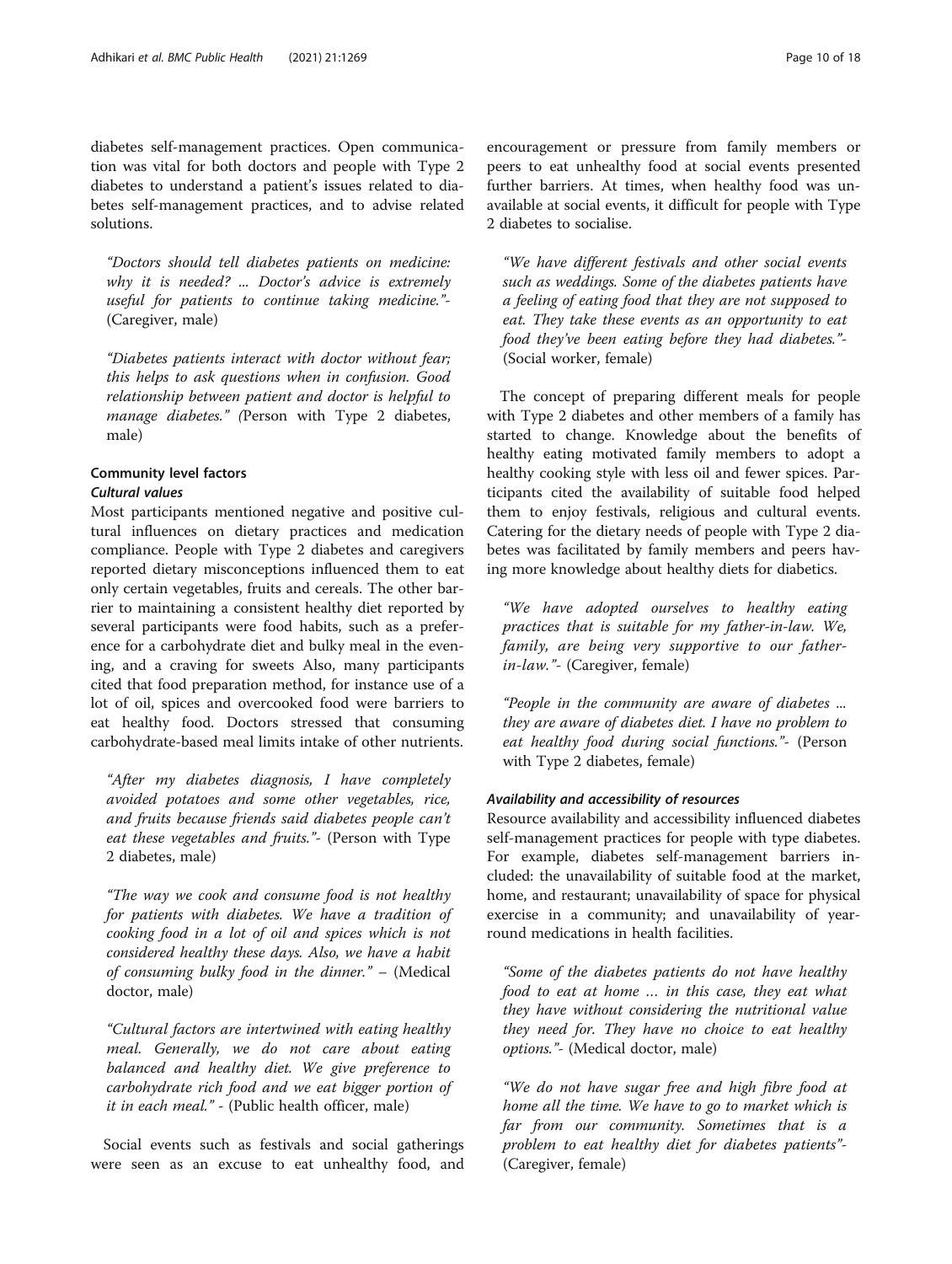"We have lack of open space or other options for exercise."- (Medical doctor, male)

Many participants including doctors and people with Type 2 diabetes cited that availability of healthy food options relates to the purchasing capacity of people with Type 2 diabetes. Many doctors mentioned that recommended visits to a doctor could not be made when the health facility was far away from the community. This is particularly barrier for the people with Type 2 diabetes living in rural areas. The other concern from doctors was the prescribing and dispensing medicine by a nonlicenced practitioner and without proper counselling to the patients. This practice acts as a barrier for the people with Type 2 diabetes to understand the importance of medication and respond to side effects.

"Unavailability of healthy food choices in the community is one barrier. The capacity to buy healthy food is the underlying factor for people to afford healthy food available in the markets." (Medical doctor, male)

"Transportation issue is another concern for patients living with diabetes to regularly visit health facilities to do blood glucose monitoring. Patients from remote areas have to walk whole day to go to primary health centre just to check blood glucose level." – (Medical doctor, male)

"In private pharmacies the wife of a doctor, who is not a doctor or authentic person gives medicine. She doesn't know how to do counselling to the patients on the side effects and other relevant information."- (Medical doctor, male)

When resources were available, people with Type 2 diabetes were enabled to adhere to recommended diabetes self-management practices. For example, the availability of suitable food near health facilities helped people with Type 2 diabetes to enjoy healthy meals during a visit to a doctor, and private pharmacies improved year-around availability of medicines. Similarly, shorter distances between home and health facility enabled people with Type 2 diabetes to easily see a doctor. People with Type 2 diabetes were encouraged and motivated to follow recommended diabetes self-management practices when they had access to health facilities.

"There is a provision of diabetic diet in the restaurant near the health facility where I go to see my doctor. Money is quite expensive but I am happy that I can eat healthy food. I found it very easy to go to doctor because of availability of diabetes-friendly food."- (Person with Type 2 diabetes, female)

"We can buy medicines at nearby private pharmacies. Sometimes I bought medicines from the private pharmacy when I realise when I have no medicine left. I do not bother about the cost in this kind of emergency."- (Person with Type 2 diabetes, male)

"If there is availability of blood glucose monitoring facilities in local health institutions such as health posts, it is easier for patients to regularly monitor blood glucose level. (..) patients also feel encouraged to maintain self-management strategies." - (Medical doctor, male)

#### Environmental factors

Environmental factors negatively influenced people with Type 2 diabetes management of diabetes. Participants such as public health officers and social worker stated that increasing urbanisation has limited areas for recreation and exercise, and increased pollution, which are barriers for physical exercise in urban areas. Medical doctors also added that bad weather such as rain, landslide and humid were the deterrents for meeting physical exercise goals and medication adherence. People with Type 2 diabetes living in hilly region cannot buy medicines during monsoon due to non-availability of transportation.

"In cities there is rapid urbanisation that results in increase pollution level. Diabetes patients do not like to walk in the streets with inhalation of dust particles every single day."- (Social worker, female)

"Diabetes patients stay at home and do less exercise because of pollution they face while walking on road."- (Public health officer, male)

"Weather condition plays a barrier to become concordant with exercise. During summer the temperature outside is very hot that restricts to do physical exercise."- (Medical doctor, male)

"People living in hilly areas struggle to come to health facilities to buy medicines during rainy season. In the rainy season, there are few transports available or sometimes there is none in case of flooding or landslide." - (Medical doctor, male)

#### Policy level factors

#### Guidelines and policies

Many doctors and public health officers highlighted the lack of guidelines and policies as barriers to diabetes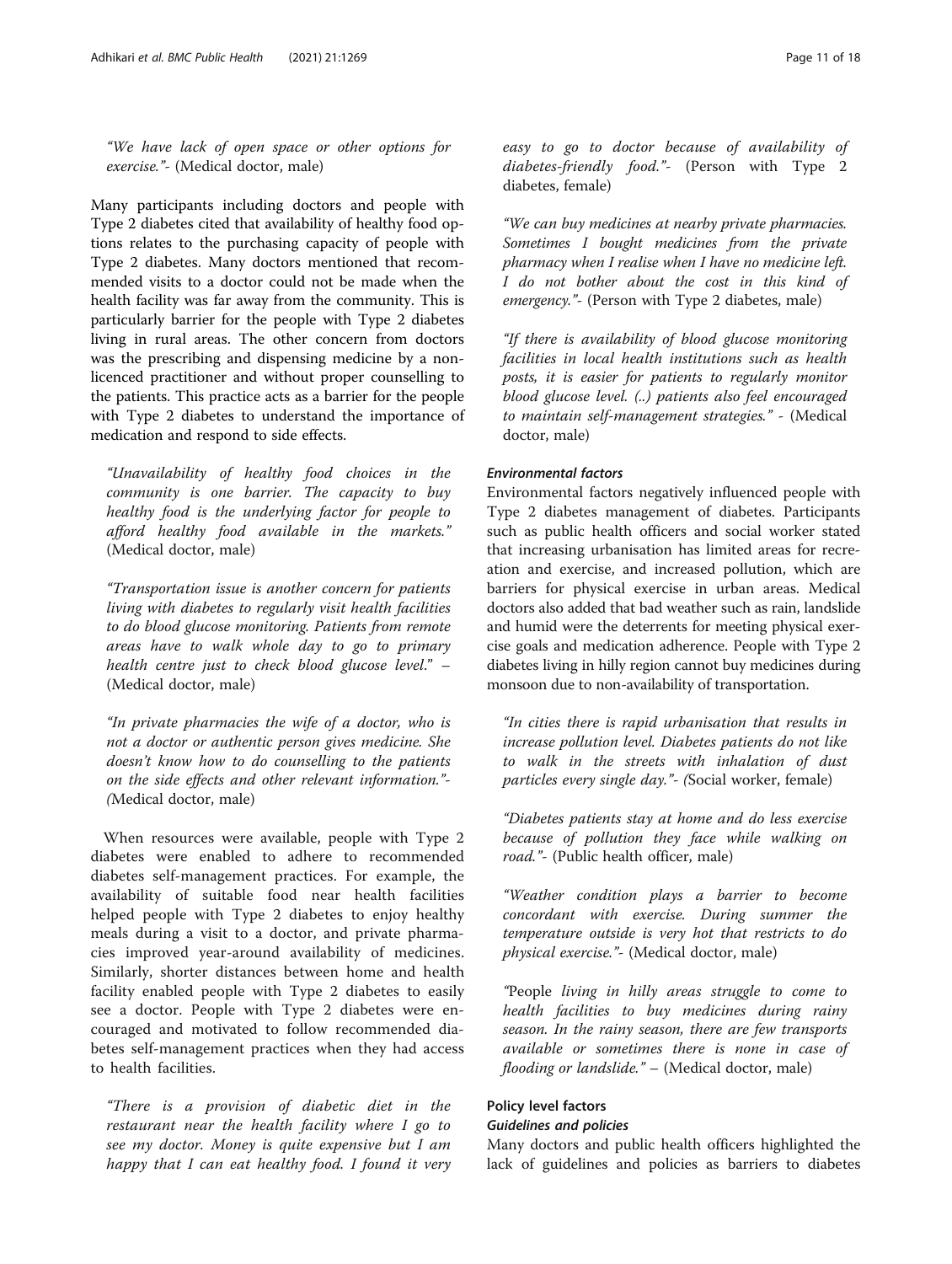self-management practices. They discussed the difficulties of providing counselling on diabetes self-management practices because Nepali-specific diabetes self-management counselling guidelines and protocols were unavailable. Such guidelines should incorporate the types of food available in the community and physical exercise methods appropriate to the Nepalese community. In addition, there was no policy to increase the capacity of health facilities such as availability of laboratory tests in the health post and sub-health post levels. Lack of such policies put pressure on doctors, because there was less time available to provide the required counselling.

Furthermore, the lack of policy regarding free medication and free blood glucose monitoring tests limited people with Type 2 diabetes to the medication and blood glucose monitoring tests that were recommended by doctors who, without the benefit of policy and clinical guidelines, rely on their own knowledge or experience. Such practice only resulted in inconsistent and variable advice being given to people with Type 2 diabetes.

"You know, we have to follow Western guidelines, but we are not Western … where are the guidelines suitable for Nepali context and culture?"- (Medical doctor, male)

"We do not have any policies on diabetes selfmanagement. It is the main barrier. We give emphasis on communicable diseases." – (Medical doctor, male)

#### Economic factors

Economic circumstances were cited only as a barrier to diabetes self-management by all participants. However, physical exercise was the only diabetes selfmanagement practice which was not affected by participant's economic status as walking did not cost money. Lack of funds to attend health facilities, buy medication and conduct regular blood monitoring tests was a barrier to people with Type 2 diabetes. In addition, people with Type 2 diabetes who struggled with low financial resources, could not buy vegetables and other foods, and appropriate footwear. A lack of money prevented people with Type 2 diabetes from following diabetes self-management practices despite being motivated to do so.

"The biggest problem is money. If I don't have money, how can I buy medicine? How can I arrange for healthy foods? And how can I go to health facility, and do blood glucose monitoring?". - (Person with Type 2 diabetes, female)

"I cannot always comply with medication adherence. Sometimes I had no money left to buy medicines". - (Person with Type 2 diabetes, male)

"It costs to buy medicines and check blood glucose level. On top of that, transportation cost is a burden for patients to go to health facilities. Those who have money issues cannot do timely visits to a doctor."- (Public health officer, male)

"Some patients do not comply with medicine intake and regular monitoring of blood glucose level due to lack of money."- (Caregiver, female)

"Money matters to stay compliant with diabetes selfmanagement strategies for patients with diabetes. For example, even patients with diabetes are aware of the benefits of healthy diet, that will not solve the issue of healthy eating. If there is lack of money how can patients afford healthy diet?"- (Medical doctor, male)

#### **Discussion**

This qualitative study explored a wide range of barriers and facilitators to improve diabetes self-management practices from perspectives of people with Type 2 diabetes, caregivers, medical doctors, district health managers and a social worker. At individual level, knowledge, motivation, responsibility, beliefs and time constrains were the influencing factors for people with Type 2 diabetes to manage diabetes at home.

#### Individual level

Our study highlighted a lack of knowledge as an important barrier to diabetes self-management practices, in line with previous review articles [\[60,](#page-16-0) [61\]](#page-16-0). A qualitative study from South Asia supports our finding that lack of knowledge hindered people with diabetes to practice foot care [[62\]](#page-16-0). Further, a review article from India found people with diabetes were unable to follow recommended medication and dietary guidelines, because of low health literacy about disease and its self-management [\[63](#page-16-0)]. However, a review study from United States argued that knowledge is not sufficient to carry out diabetes selfmanagement practices. It stresses the social support from the family and friends, and access to health services also influence people's ability to carry out diabetes management [[64](#page-16-0)].

Motivation was a facilitator of diabetes selfmanagement practices. For example, motivation to stay healthy facilitated maintenance of physical exercise, and friends and peers were the sources of motivation to continue healthy lifestyle habits. These findings are supported by previous work from Nepal, which shows that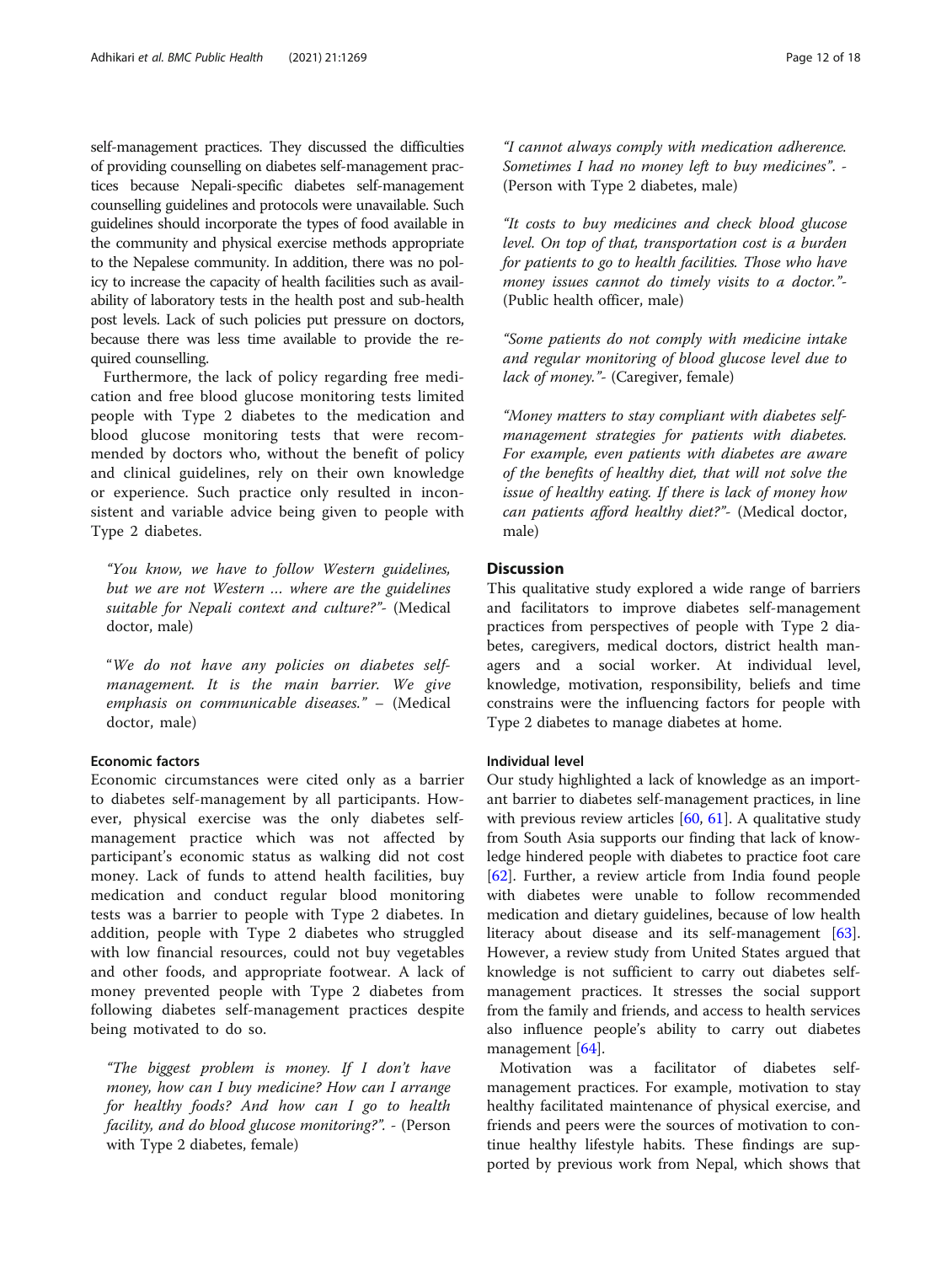people with diabetes feel encouraged to stay physically active when they are supported by peers [[31\]](#page-16-0). The other facilitating factor in diabetes self-management practices was taking responsibility for one's own health.

Consistent with a previous study from Korea, facilitator of diabetes self-management practices among people with diabetes was a patient's feeling of responsibility towards their own body [[65\]](#page-16-0). Responsible people are motivated to learn in-depth information about disease and its management. In our study feeling of responsible towards diabetes self-management was influenced by the knowledge on the diabetes management strategies, which is supported by the previous study [[66](#page-16-0)]. Past studies have described the complex relationship between diabetes responsibility and motivation in relation to selfefficacy for management of the disease. A study from South Korea identified that patient's feeling of responsibility towards their own health was crucial for diabetes self-management [\[65](#page-16-0)]. Responsible people were motivated to learn in-depth about the disease and its management. Our study further expanded this finding by showing that feeling of responsibility towards diabetes self-management was influenced by the knowledge on the diabetes self-management strategies [\[66\]](#page-16-0). The feeling of responsibility, confidence and the ability to manage their health were associated with diabetes selfmanagement [\[67,](#page-16-0) [68](#page-16-0)]. Particularly, being confident in their actions and having a sense of self-efficacy made people with diabetes responsible for their health [[69\]](#page-16-0). To illustrate, people with diabetes who were confident in their diet plans and medication regimens had controlled glycaemic levels [\[69\]](#page-16-0). Conversely, a lower sense of selfefficacy negatively impacts people's accountability to make changes needed to manage their disease. For instance, individuals blamed themselves for not adhering to self-management recommendations when a glycaemic level was not maintained [\[70](#page-16-0)]. People with diabetes who feel the responsibility were taking appropriate actions to manage diabetes. For instance, responsible people were concordant with medication recommendations [[71](#page-16-0)]. Our study only shows that people with diabetes feel responsible for self-management of the diabetes in daily basis; further studies should explore the complex relationship between diabetes responsibility and self-efficacy in relation to management of the diabetes in community-based settings. Previous studies have highlighted the relationship between motivation and responsibility of own health and diabetes outcomes [\[72](#page-16-0), [73](#page-16-0)]. Motivated people are more likely to adopt healthy lifestyles and become active to and feel responsible for the outcomes that were resulted from their behaviours [[73\]](#page-16-0). There is some evidence that diabetes self-efficacy is correlated with selfmanagement of the disease (e.g. confidence towards diet, exercise and medical treatment). A study from Nepal showed that people with diabetes having high level of self-efficacy were also confident, and were able to initiate and maintain physical exercise activities [[30](#page-16-0)]. A study from Oman further linked diabetes self-efficacy with self-management practices including following healthy diet, engaging in physical activities, and regular blood glucose monitoring [[66](#page-16-0)]. Combined with diabetes selfefficacy, adequacy of diabetes (medication) regimen and adherence, and compliance to the regimen is crucial for diabetes self-management and needs vigilant attention in community-based settings [[69\]](#page-16-0).

Time constrains was emerged as the barrier to manage diabetes at home. This was particularly applicable for the women. Further, women living with diabetes in our study received less support to manage diabetes. Lack of support from family puts burden on women to look after themselves and dependents such as children. In the patriarchal society like Nepal, women are expected to do household chores, looking after children and elderly [[31\]](#page-16-0). These responsibilities limits women to manage time to do physical exercise and visit to a doctor.

#### Interpersonal level

At the interpersonal level, family, peers and neighbour either play a supportive role or become barrier to manage diabetes at home for people with diabetes. Consistent with previous findings [[31\]](#page-16-0), lack of support from close social contacts including family and friends was a barrier to physical exercise. Furthermore, unsupportive family members to follow healthy diet was a barrier; similar findings are also reported from studies conducted in Africa [[23](#page-15-0)] and Portugal [\[74](#page-16-0)] and United States [[75\]](#page-17-0). Family support is dependent on the relationship between people with diabetes and other family members, and employment status [[63\]](#page-16-0). As with other studies from the Asia, Africa, United states, Europe we found an enabling factor to adhere to recommended self-management practices was support from friends and family through motivation [[10](#page-15-0), [19](#page-15-0), [30,](#page-16-0) [64](#page-16-0), [74,](#page-16-0) [76,](#page-17-0) [77](#page-17-0)], and keeping the company when practising diabetes selfmanagement [[31](#page-16-0)]. The family motivates people with diabetes through reminding them to take medicines and providing them financial assistance for medicines and visits to a doctor. Family support is needed to maintain diabetes self-management practices at home through reminders and emotional support [\[63](#page-16-0)].

Our results support findings elsewhere that peers/ friends were supportive of diabetes self-management practices [[32,](#page-16-0) [77,](#page-17-0) [78\]](#page-17-0). Shared of knowledge and experience of diabetes self-management practices among people with diabetes people helped them remain physically active. This was also reported in a previous study from Nepal [[31](#page-16-0)].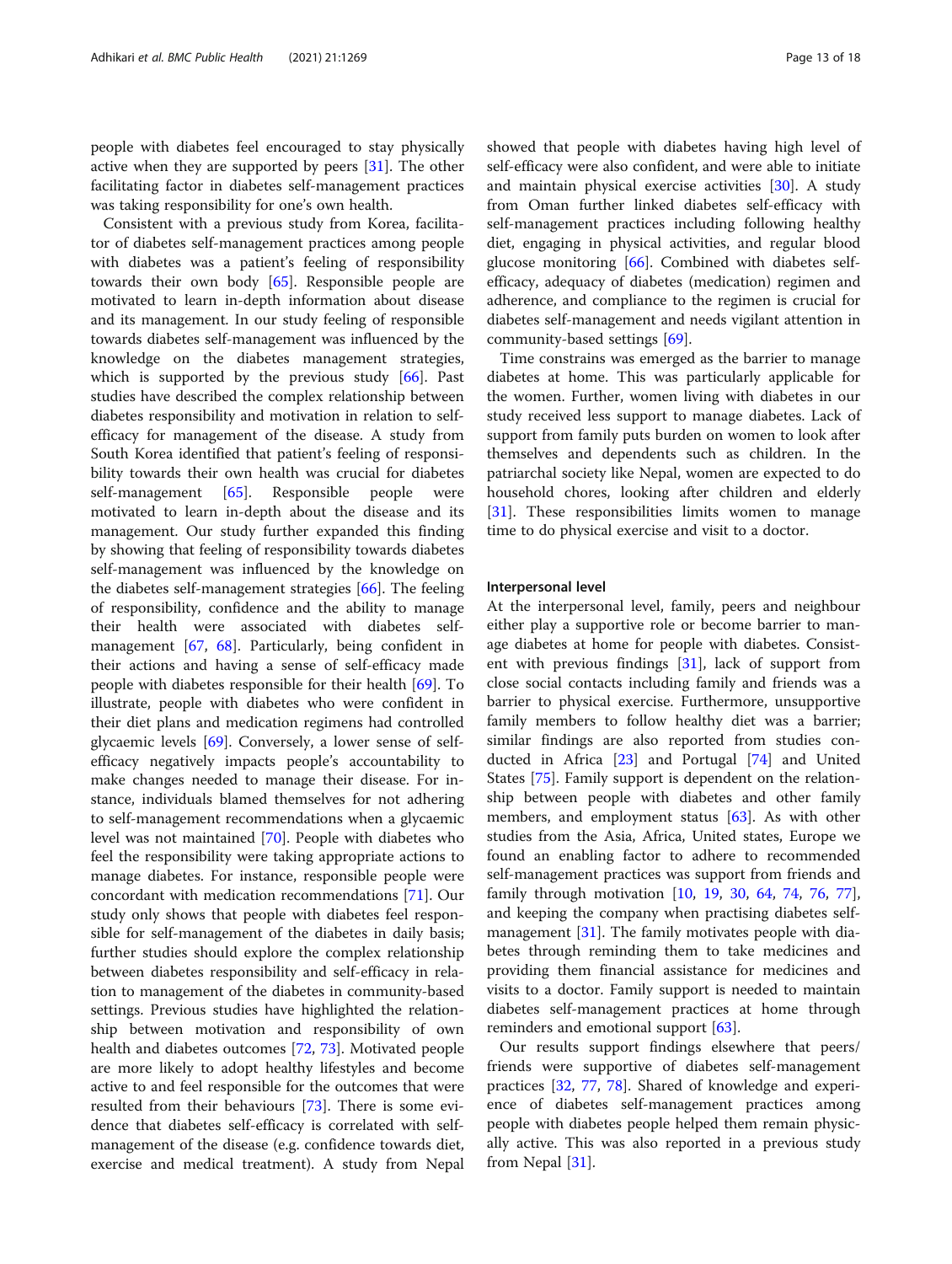Our finding that neighbours were sometimes barriers to diabetes self-management practices is consistent with previous study from the capital city of Nepal [[30\]](#page-16-0). In Nepalese society, people share their issues including health problems to neighbours and in return neighbours provides their viewpoint on the treatment and management of health problems based on their knowledge and experience. This practice is fostered by a lack of sufficient counselling from physicians. One aspect of living in harmony in a community is having trust and respect to the neighbours. This might influence people to listen on health advice and follow it without evaluating the scientific value.

Insufficient support such as the lack and continuity of counselling from doctors were barriers to diabetes selfmanagement practices. This finding corroborates a previous study from Bangladesh. People with diabetes might not understand the message completely from the health professionals due to lack of counselling in each visit. This, avoids concordance with diabetes self-management practices [[79\]](#page-17-0). Two reviews from South Asia reported that people with diabetes rely on doctors for reliable information on diabetes management [\[60](#page-16-0), [80\]](#page-17-0). However, given the increasing burden of diabetes and a low doctor to patient ratio (1:1429) in Nepal [\[37\]](#page-16-0) it is unrealistic to expect such comprehensive counselling only from doctors. A review of 67 different countries reported an average consultation time of 5 min [\[81](#page-17-0)], insufficient for comprehensive counselling to people with diabetes.

In this study, inadequate information from low-level health care providers such as auxiliary health workers and health assistants on diabetes self-management practices was reported as a barrier to the provision of diabetes education. A possible explanation could be that only 17.4% of health care workers in Nepal received training on the orientation of NCD services [\[82\]](#page-17-0). There could be an opportunity to train lower level health care providers and nurses on diabetes education. Another option could be peer support programs and community-based programs to educate people with diabetes. Recently, female community health volunteers have seen the potential of counselling and screening for diabetes in Nepal [\[83\]](#page-17-0).

A good relationship between people with diabetes and doctors was found to be an enabling factor for diabetes self-management practices, a finding also reported by previous studies [[31,](#page-16-0) [34](#page-16-0), [77\]](#page-17-0). This is not surprising as people with diabetes consider doctors as a credible source of information related to disease management, and they tend to trust and follow doctor's advice [\[31](#page-16-0)].

#### Community level factors

#### Cultural values

In line with existing literature [\[30,](#page-16-0) [60](#page-16-0), [74](#page-16-0)] this study found that cultural practices that are a barrier to healthy dietary regimes include unhealthy food preparation styles, preferences for a carbohydrate diet, and festivals and social events at which food plays a significant cultural and social role, putting pressure on people with diabetes to abandon their healthy diet. Nepalese celebrate diverse festivals throughout the year; food preparation involves ghee (clarified butter), sugar, refined flours, and different sources of fat [[30\]](#page-16-0). Therefore, any future interventions for management of diabetes should have both cultural and contextual understanding of major risk factors of diabetes, and factors that lead to poorer health outcomes among people with diabetes [[84](#page-17-0)].

#### Availability of resources

Irregular supply of medicine in health facilities was a barrier to adhere to recommended medications. This supports a previous study that reported 20% of district hospital users and 40% of PHC users mentioned the unavailability of diabetes medicine all year round [\[85](#page-17-0)], adding further financial difficulty to people with diabetes who must buy medicine from private pharmacies [\[76](#page-17-0)]. A regular supply of medicines to hospitals and PHCs would resolve this barrier.

Recreational facilities in the community encourage people with diabetes to engage in and sustain regular physical exercise [[63\]](#page-16-0). However, a lack of recreational public space is a barrier to physical activity, especially in urban areas, which was also reported in a study from Bangladesh [[86\]](#page-17-0). Our finding that a locally available, nearby health facility was helpful for people with diabetes to visit when required has been recognised previously [\[10](#page-15-0)].

#### Policy level factors

#### Lack of protocols and guidelines

This study reported that lack of protocols and guidelines for medical doctors to provide diabetes education was a barrier, which is supported by the previous study from Nepal reporting the lack of contextual guidelines for diabetes management [\[33](#page-16-0)]. In recent years, the Government of Nepal has emphasised NCDs management, though a significant process is yet to be made in the implementation [\[87](#page-17-0)]. For instance, in 2014, a multi-sectoral plan was adopted and a package for essential NCDs was launched [[33\]](#page-16-0), however that package does not include protocols for counselling on diabetes self-management practices. Our study found that it was essential to develop protocols that address contextual socio-cultural factors in order to improve practice. Another finding of this study was the need of culturally specific guidelines for diabetes self-management practices, also recommended by a previous review [\[60](#page-16-0)]. The Nepalese health system has several challenges such as inadequate budget allocation and lack of health insurance to cover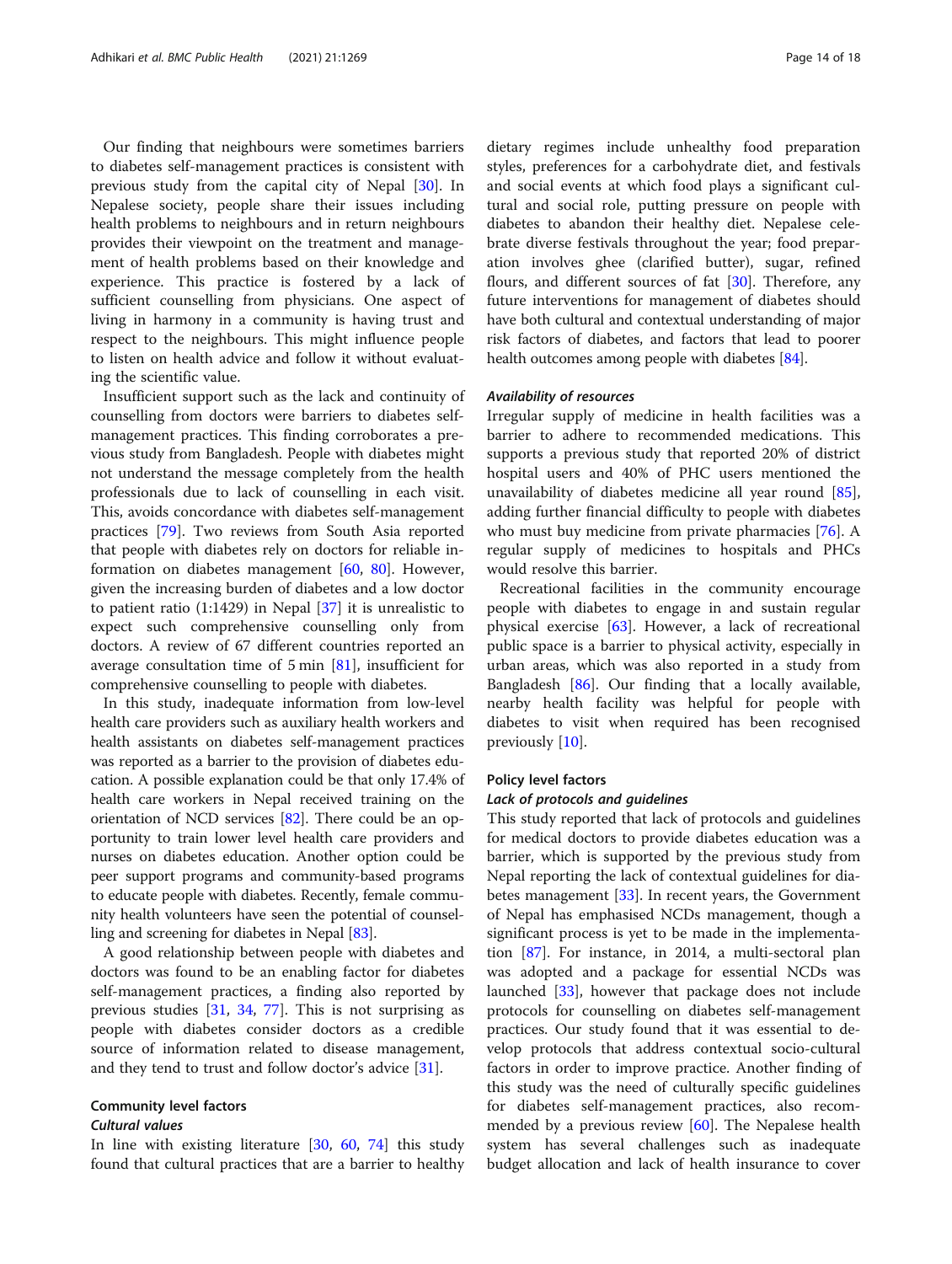diabetes care [[33\]](#page-16-0). The availability of only one type of medicine at the district hospital and PHC level makes people with diabetes to buy other medication (including insulin) for diabetes at highly unaffordable price [\[88](#page-17-0)]. In addition, the provision of free diabetes medication and blood glucose tests in government health facilities was mentioned for consistent diabetes self-management practices in Nepal [[33](#page-16-0)].

#### Economic factors

The economic burden of the cost of medication, blood glucose monitoring, a healthy diet and appropriate footwear was a barrier to manage Type 2 diabetes. These findings were confirmed in a multi-national study [[25](#page-15-0)] and other study conducted in Bangladeshi context [\[89\]](#page-17-0). Although this study did not explore socio-economic status of people with diabetes, economic issue also contributes to noncompliance of self-management practices. The explanation could be that out of pocket expenditure for healthcare costs in Nepal is 60%; people with diabetes are likely to pay for medical care [\[90\]](#page-17-0). Additionally, there is no insurance system in place. The public health facilities at a district level in Nepal offers free service for consultation with medical doctors but the associated costs such as laboratory tests, medicine and transportation costs are not covered. This situation adds additional economic strain on people with diabetes and their families. Additionally, patients find it difficult to regularly purchase healthy food because of increasing prices [\[33\]](#page-16-0).

#### Strengths and limitations of the study

This is one of the few studies that captured multiple stakeholders' perspectives on barriers to, facilitators of diabetes self-management practices in Nepal. The triangulation of multiple views helped to identify barriers and facilitators to diabetes self-management practices, which can be used to initiate strategies to overcome barriers and reinforce facilitators. In addition, information on barriers, facilitators and improvement of diabetes self-management practices can be useful when developing programs to improve diabetes self-management knowledge, skills and practices of people with diabetes [[91\]](#page-17-0). Data was collected in the Nepali language by a native speaker, which facilitated the emotions and perspectives to be captured without distortion. Finally, this study will serve as a baseline information for the future research of diabetes self-management practices in Nepal.

This study was subject to certain limitations. First, it included people with Type 2 diabetes who attended public health facilities and included doctors and district health managers who all belonged to government organisations. Like elsewhere in low and middle-income countries, public sector facilities are major gateway of health services for the management of diabetes among low socio-economic status patients in Nepal. Therefore, the findings cannot be easily generalised to people with diabetes who receive private care. Secondly, the findings should be interpreted with caution, as this study did not explore socioeconomic status of the people with diabetes. Future studies are needed to shed light upon such factors.

#### Conclusion

People with Type 2 diabetes experience different types of barriers and facilitators to diabetes self-management practices. The important barriers were lack of knowledge of people with Type 2 diabetes about diabetes selfmanagement practices, cultural practices related to diabetes self-management, insufficient counselling from doctors, lack of guidelines and protocols for counselling, lack of availability and accessibility of resources, and financial problems. The major facilitators were motivation to practice diabetes self-management, self-responsibility for disease management, support from family and peers, support from doctors, and the availability of resources in the community.

Some programmatic recommendations are suggested on the basis of this study. First, building patients' knowledge and developing their skills will enable them to comply with and maintain recommended self-management practices [\[92\]](#page-17-0). Also, programs should be developed with an emphasis to improve self-efficacy of the people with diabetes to comply with diabetes management recommendations. Individuals and families under economic hardship and those who lack family support should receive better attention during design of future interventions.

Second, evidence based guidelines for health workers to educate or counsel people with diabetes on diabetes selfmanagement practices is needed [\[93\]](#page-17-0), as are and programs and guidelines for program managers (public health professionals and senior medical officers) to implement selfmanagement packages. Third, understanding of issues for managing diabetes self-management from multiple actors is paramount as well as engaging multidisciplinary team for diabetes care and management [[92\]](#page-17-0). Fourth recommendation is to train low-level health workers to provide diabetes self-management education to people with diabetes. Further, community awareness programs should be developed to increase knowledge about diabetes self-management practices among general population as well as people with diabetes. Finally, self-help support groups can be introduced to provide counselling in diabetes self-management practices and emotional support to people with diabetes.

#### Abbreviations

FGD: Focus group discussion; NCD: Non-communicable disease; PHC: Primary health care centre; SSI: Semi-structured interview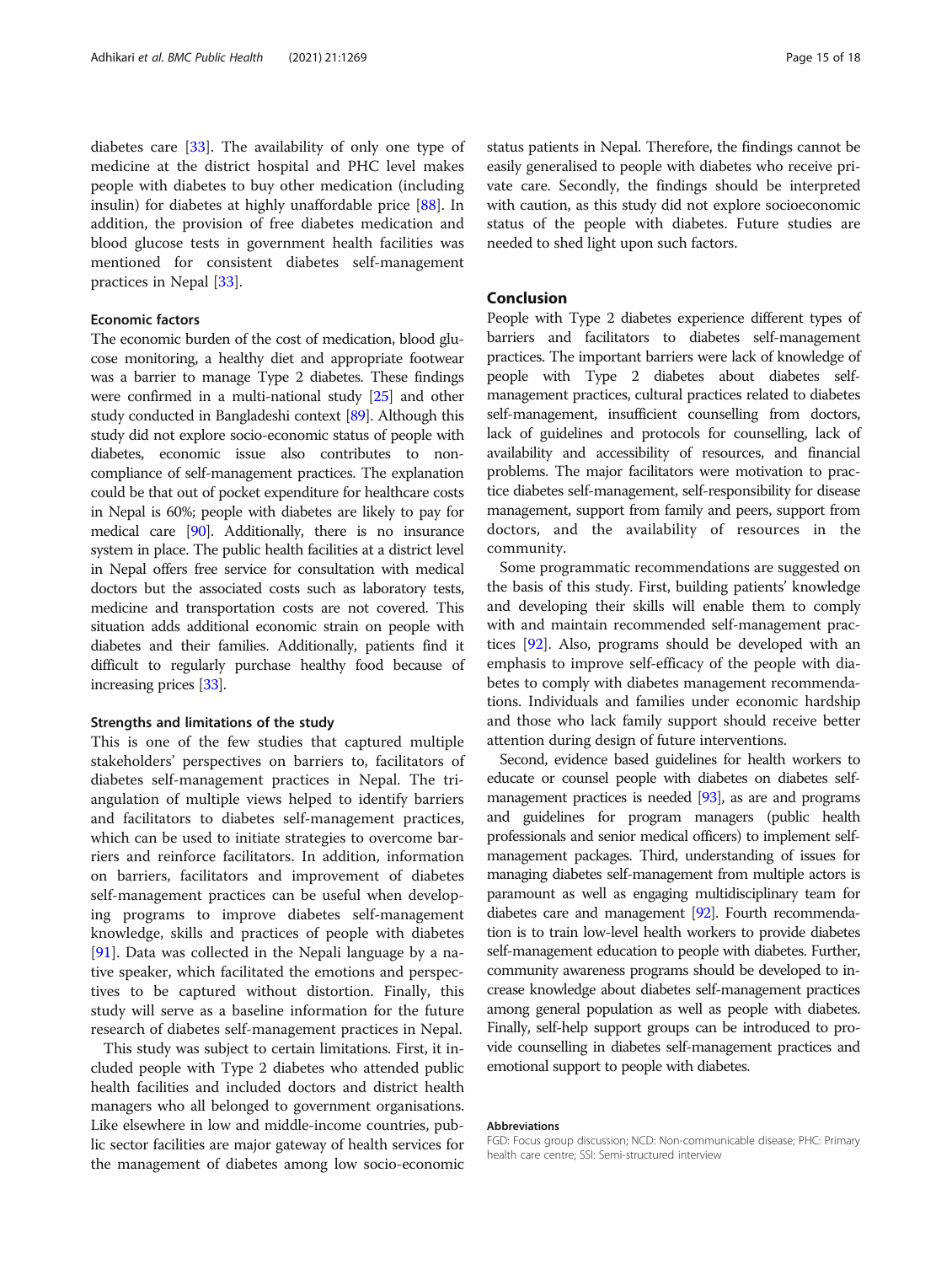#### <span id="page-15-0"></span>Supplementary Information

The online version contains supplementary material available at [https://doi.](https://doi.org/10.1186/s12889-021-11308-4) [org/10.1186/s12889-021-11308-4.](https://doi.org/10.1186/s12889-021-11308-4)

Additional file 1. Focus Group Discussion guide- People with Type 2 diabetes.

Additional file 2. Semi-structured guide- Caregivers.

Additional file 3. Semi-structured quide- Medical doctors.

Additional file 4. Semi-structured guide- District health managers/social worker.

#### Acknowledgements

Authors are thankful to the study participants, note taker, District Public Health Office, Rupandehi for their support and contributions. Thanks to my colleague Shiva Raj Mishra for his insightful comments.

#### Authors' contributions

MA conceptualised the research design, conducted the research, analysed data and wrote the first draft of the manuscript. TC and HRD contributed during the research design, research proposal and ethics application, adaptation of the data collection tool and analysis of the data. TC and HRD contributed in revising the draft manuscript. All authors revised the manuscript and agreed on the findings and views expressed. The author(s) read and approved the final manuscript.

#### Funding

There was no funding for this study.

#### Availability of data and materials

The transcript can be made available for the institution or Individual with special need or request based on case by case basis. The corresponding author will be able to provide data on reasonable request.

#### **Declarations**

#### Ethics approval and consent to participate

Ethical approval was received from the Nepal Health Research Council (registration number 72/2018). The Human Research Ethics Guideline of this council follows the declaration of Helsinki declaration for research involving human subjects [[59\]](#page-16-0). Ethics committee approved both verbal and written consent. Written and verbal consent was obtained from each participant before data collection. The consent form was signed by each participant. Anonymity and confidentiality of the information was maintained by removing personal identifiers from the data. The notes and audio tapes are kept in secured password protected electronic device accessible only to the first author and the supervisors (co-authors).

#### Consent for publication

Not applicable.

#### Competing interests

Authors declared that we have no competing interests.

#### Author details

<sup>1</sup>Nepal Development Society, Bharatpur, Nepal. <sup>2</sup>Institute for Social and Environmental Research-Nepal, Pokhara, Nepal. <sup>3</sup>Faculty of Science, Vrije University, Amsterdam, The Netherlands.

#### Received: 22 January 2020 Accepted: 17 June 2021 Published online: 29 June 2021

#### References

- International Diabetes Federation (IDF). IDF Diabetes Atlas. 8th ed. Brussels: IDF; 2017. [cited 2018 02/01]. Available from: <http://www.diabetesatlas.org/>
- 2. WHO. Addressing Asia's fast growing diabetes epidemic. New Delhi: WHO-SEAR; 2017. [cited 2018 07/18]. Available from: [http://www.who.int/bulletin/](http://www.who.int/bulletin/volumes/95/8/17-020817/en/) [volumes/95/8/17-020817/en/](http://www.who.int/bulletin/volumes/95/8/17-020817/en/)
- 3. Rimal A, Panza A. Prevalence of, and factors associated with, type 2 diabetes and its microvascular complications among the elderly in Kathmandu, Nepal. Health Res. 2013;27(1):45–9.
- 4. Gyawali B, Sharma R, Neupane D, Mishra SR, Van Teijlingen E, Kallestrup P. Prevalence of type 2 diabetes in Nepal: a systematic review and metaanalysis from 2000 to 2014. Glob Health Action. 2015;8(1):29088. [https://doi.](https://doi.org/10.3402/gha.v8.29088) [org/10.3402/gha.v8.29088.](https://doi.org/10.3402/gha.v8.29088)
- 5. Bhandari GP, Angdembe MR, Dhimal M, Neupane S, Bhusal C. State of noncommunicable diseases in Nepal. BMC Public Health. 2014;14(1):14–23.
- 6. Sharma SK, Ghimire A, Radhakrishnan J, Thapa L, Shrestha NR, Paudel N, et al. Prevalence of hypertension, obesity, diabetes, and metabolic syndrome in Nepal. Int J Hypertens. 2011;2011:821971.
- 7. Singh D, Bhattarai M. High prevalence of diabetes and impaired fasting glycaemia in urban Nepal. Diabet Med. 2003;20(2):170–1. [https://doi.org/10.1](https://doi.org/10.1046/j.1464-5491.2003.00829_4.x) [046/j.1464-5491.2003.00829\\_4.x.](https://doi.org/10.1046/j.1464-5491.2003.00829_4.x)
- 8. Shrestha N, Mishra SR, Ghimire S, Gyawali B, Mehata S. Burden of diabetes and prediabetes in Nepal: a systematic review and meta-analysis. Diabetes Ther. 2020;11(9):1935–46. [https://doi.org/10.1007/s13300-020-00884-0.](https://doi.org/10.1007/s13300-020-00884-0)
- 9. Gyawali B, Ferrario A, van Teijlingen E, Kallestrup P. Challenges in diabetes mellitus type 2 management in Nepal: a literature review. Globa Health Action. 2016;9(1):31704. [https://doi.org/10.3402/gha.v9.31704.](https://doi.org/10.3402/gha.v9.31704)
- 10. Parajuli J, Saleh F, Thapa N, Ali L. Factors associated with nonadherence to diet and physical activity among Nepalese type 2 diabetes patients; a cross sectional study. BMC Res Notes. 2014;7(1):758. [https://doi.org/10.1186/1756-](https://doi.org/10.1186/1756-0500-7-758) [0500-7-758](https://doi.org/10.1186/1756-0500-7-758).
- 11. Paterson B, Thorne S. Developmental evolution of expertise in diabetes selfmanagement. Clin Nurs Res. 2000;9(4):402–19. [https://doi.org/10.1177/1054](https://doi.org/10.1177/10547730022158663) [7730022158663](https://doi.org/10.1177/10547730022158663).
- 12. International Diabetes Federation (IDF). Global Guideline for Type 2 Diabetes. Brussels; 2012 [Cited 2020 02/15]. Available form [https://www.iapb.org/wp](https://www.iapb.org/wp-content/uploads/Global-Guideline-for-Type-2-Diabetes-IDF-2012.pdf)[content/uploads/Global-Guideline-for-Type-2-Diabetes-IDF-2012.pdf](https://www.iapb.org/wp-content/uploads/Global-Guideline-for-Type-2-Diabetes-IDF-2012.pdf)
- 13. Goodall TA, Halford WK. Self-management of diabetes mellitus: a critical review. Health Psychol. 1991;10(1):1–8. [https://doi.org/10.1037/0278-](https://doi.org/10.1037/0278-6133.10.1.1) [6133.10.1.1.](https://doi.org/10.1037/0278-6133.10.1.1)
- 14. Tomky D, Cypress M, Dang D, Maryniuk M, Peyrot M, Mensing C. AADE position statement; AADE7TM self-care behaviors. Diabetes Educ. 2008;34(3): 445–50. [https://doi.org/10.1177/0145721708316625.](https://doi.org/10.1177/0145721708316625)
- 15. Carolan M, Holman J, Ferrari M. Experiences of diabetes self-management: a focus group study among Australians with type 2 diabetes. J Clin Nurs. 2015;24(7–8):1011–23. [https://doi.org/10.1111/jocn.12724.](https://doi.org/10.1111/jocn.12724)
- 16. Purnell TS, Lynch TJ, Bone L, Segal JB, Evans C, Longo DR, et al. Perceived barriers and potential strategies to improve self-management among adults with type 2 aiabetes: a community-engaged research approach. Patient. 2016;9(4):349–58. [https://doi.org/10.1007/s40271-016-0162-3.](https://doi.org/10.1007/s40271-016-0162-3)
- 17. Stiffler D, Cullen D, Luna G. Diabetes barriers and self-care management: the patient perspective. Clin Nurs Res. 2014;23(6):601–26. [https://doi.org/10.11](https://doi.org/10.1177/1054773813507948) [77/1054773813507948.](https://doi.org/10.1177/1054773813507948)
- 18. Tewahido D, Berhane Y. Self-care practices among diabetes patients in Addis Ababa: a qualitative study. PLoS One. 2017;12(1):e0169062.
- 19. Byers D, Garth K, Manley D, Chlebowy D. Facilitators and barriers to type 2 diabetes self-management among rural African American adults. J Health Dispar Res Pract. 2016;9(1):164–74.
- 20. Henderson J, Wilson C, Roberts L, Munt R, Crotty M. Social barriers to type 2 diabetes self-management: the role of capital. Nurs Inq. 2014;21(4):336–45. <https://doi.org/10.1111/nin.12073>.
- 21. Beverly EA, Worley M, Prokopakis K, Ivanov N. Patient-physician communication and diabetes self-care. J Clin Outcomes Manag. 2016;23(11): 509-18.
- 22. Mogre V, Abanga ZO, Tzelepis F, Johnson NA, Paul C. Adherence to and factors associated with self-care behaviours in type 2 diabetes patients in Ghana. BMC Endocr Disord. 2017;17(1):20. [https://doi.org/10.1186/s12902-01](https://doi.org/10.1186/s12902-017-0169-3) [7-0169-3](https://doi.org/10.1186/s12902-017-0169-3).
- 23. Mogre V, Johnson NA, Tzelepis F, Paul C. Barriers to diabetic self-care: a qualitative study of patients' and healthcare providers' perspectives. J Clin Nurs. 2019;28(11–12):2296–308. <https://doi.org/10.1111/jocn.14835>.
- 24. Abdulrehman MS, Woith W, Jenkins S, Kossman S, Hunter GL. Exploring cultural influences of self-management of diabetes in coastal Kenya: An Ethnography. Glob Qual Nurs Res. 2016;3:2333393616641825.
- 25. Adu MD, Malabu UH, Malau-Aduli AE, Malau-Aduli BS. Enablers and barriers to effective diabetes self-management: a multi-national investigation. PLoS One. 2019;14(6):e0217771. <https://doi.org/10.1371/journal.pone.0217771>.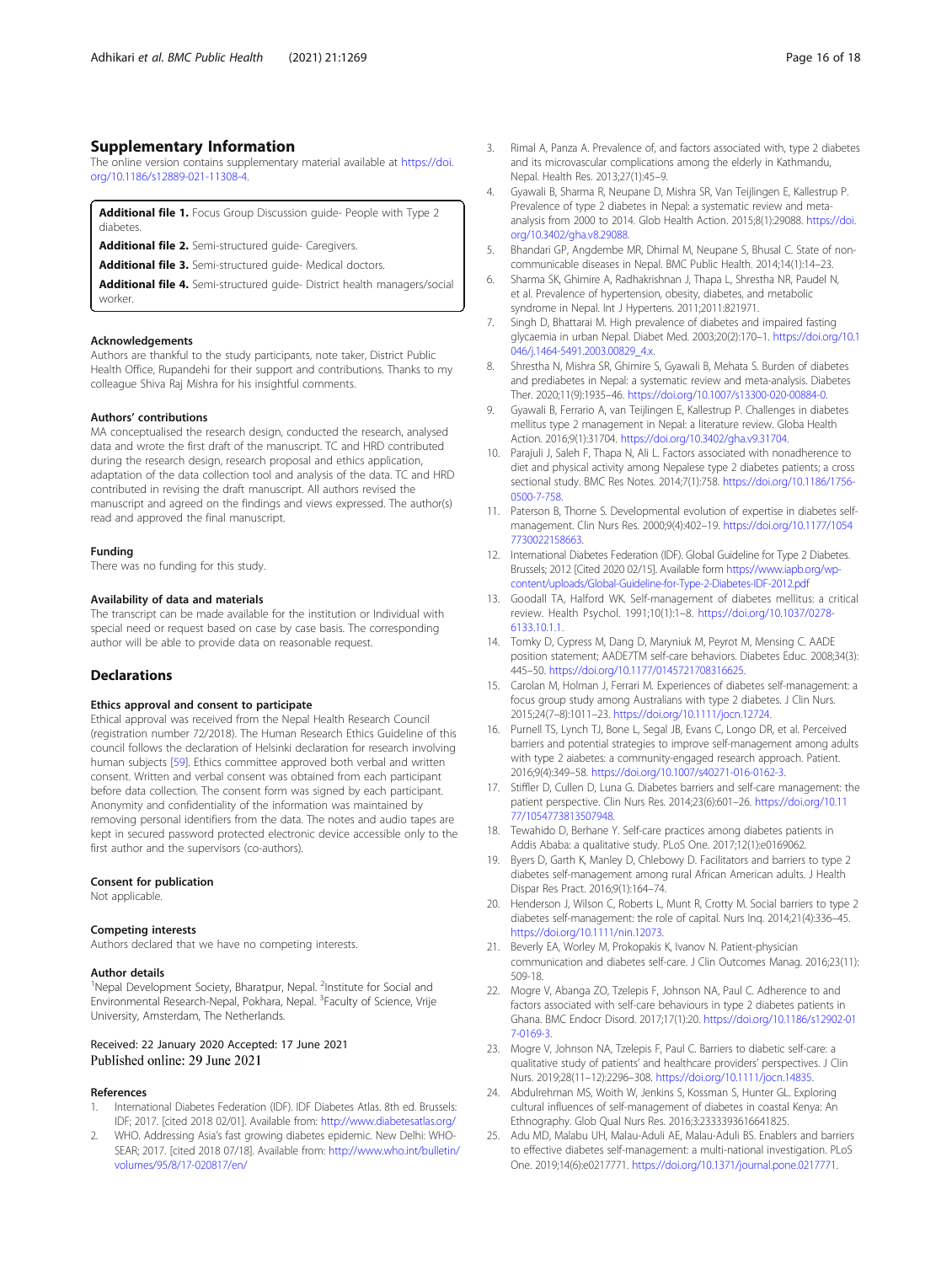- <span id="page-16-0"></span>26. Chourdakis M, Kontogiannis V, Malachas K, Pliakas T, Kritis A. Self-care behaviors of adults with type 2 diabetes mellitus in Greece. J Community Health. 2014;39(5):972–9. <https://doi.org/10.1007/s10900-014-9841-y>.
- 27. Dao J, Spooner C, Lo W, Harris MF. Factors influencing self-management in patients with type 2 diabetes in general practice: a qualitative study. Aust J Prim Health. 2019;25(2):176–84. [https://doi.org/10.1071/PY18095.](https://doi.org/10.1071/PY18095)
- 28. De Man J, Aweko J, Daivadanam M, Alvesson HM, Delobelle P, Mayega RW, et al. Diabetes self-management in three different income settings: crosslearning of barriers and opportunities. PLoS One. 2019;14(3):e0213530. [https://doi.org/10.1371/journal.pone.0213530.](https://doi.org/10.1371/journal.pone.0213530)
- 29. Patel NR, Chew-Graham C, Bundy C, Kennedy A, Blickem C, Reeves D. Illness beliefs and the sociocultural context of diabetes self-management in British south Asians: a mixed methods study. BMC Fam Pract. 2015;16(1):58. [https://](https://doi.org/10.1186/s12875-015-0269-y) [doi.org/10.1186/s12875-015-0269-y](https://doi.org/10.1186/s12875-015-0269-y).
- 30. Ghimire S. Barriers to diet and exercise among Nepalese type 2 diabetic patients. Int Sch Res Notices. 2017;2017:1273084
- 31. Kadariya S, Aro AR. Barriers and facilitators to physical activity among urban residents with diabetes in Nepal. PLoS One. 2018;13(6):e0199329. [https://doi.](https://doi.org/10.1371/journal.pone.0199329) [org/10.1371/journal.pone.0199329.](https://doi.org/10.1371/journal.pone.0199329)
- 32. Bhandari P, Kim M. Self-care behaviors of nepalese adults with type 2 diabetes: a mixed methods analysis. Nurs Res. 2016;65(3):202–14. [https://doi.](https://doi.org/10.1097/NNR.0000000000000153) [org/10.1097/NNR.0000000000000153](https://doi.org/10.1097/NNR.0000000000000153).
- 33. Ide N, LoGerfo JP, Karmacharya B. Barriers and facilitators of diabetes services in Nepal: a qualitative evaluation. Health Policy Plan. 2018;33(4): 474–82. <https://doi.org/10.1093/heapol/czy011>.
- 34. Sapkota S. Brien J-aE, Aslani P. Nepalese patients' anti-diabetic medication taking behaviour: an exploratory study. Ethn Health. 2017;23(7):718–36.
- 35. Sapkota S, Brien JE, Gwynn J, Flood V, Aslani P. Perceived impact of Nepalese food and food culture in diabetes. Appetite. 2017;113:376–86. <https://doi.org/10.1016/j.appet.2017.03.005>.
- 36. Sapkota S, Jo-anne EB, Aslani P. Nepalese patients' perceptions of treatment modalities for type 2 diabetes. Patient Prefer Adherence. 2016;10:1777–86.
- 37. Central Bureau of Statistics, Government of Nepal. National Population and Housing Census 2011. Kathamandu 2012.
- 38. UNDP. Nepal Human Development Report 2014: Beyond geography, unlocking human potential. Kathmandu, Nepal; 2014 2014.
- 39. Government of Nepal, Ministry of Health (MOH), District Public Health Office R. Annual report Rupandehi 2071/2072. Rupandehi; 2015.
- 40. Liamputtong P. Research methods in health: foundations for evidencebased practice 2010.
- 41. Patton MQ. Qualitative research. Encyclopedia Stat Behav Sci. 2005. [https://](https://doi.org/10.1002/0470013192.bsa514) [doi.org/10.1002/0470013192.bsa514](https://doi.org/10.1002/0470013192.bsa514).
- 42. Kitzinger J. Qualitative research. Introducing focus groups. BMJ Br Medical J. 1995;311(7000):299.
- 43. Krueger RA. Focus groups: a practical guide for applied research: sage publications; 2014.
- 44. Jamshed S. Qualitative research method-interviewing and observation. J Basic Clin Pharm. 2014;5(4):87–8. <https://doi.org/10.4103/0976-0105.141942>.
- 45. McIntosh MJ, Morse JM. Situating and constructing diversity in semistructured interviews. Glob Qual Nurs Res. 2015;2:2333393615597674.
- 46. Bronfenbrenner U. Ecological systems theory annals of. Child Dev. 1989;6: 187–249.
- 47. Whittemore R, Melkus GDE, Grey M. Applying the social ecological theory to type 2 diabetes prevention and management. J Community Health Nurs. 2004;21(2):87–99. [https://doi.org/10.1207/s15327655jchn2102\\_03.](https://doi.org/10.1207/s15327655jchn2102_03)
- 48. Emmons KM. Health behaviors in a social context. In: Berkman LF, Kawachi I, editors. Social epidemiology. New York: Oxford University Press; 2020. p. 137-73.
- 49. Kaplan GA, Everson SA, Lynch JW. The contribution of social and behavioral research to an understanding of the distribution of disease: a multilevel approach. US: National Academies press; 2000.
- 50. Norris SL, Engelgau MM, Narayan KV. Effectiveness of self-management training in type 2 diabetes: a systematic review of randomized controlled trials. Diabetes Care. 2001;24(3):561–87. [https://doi.org/10.233](https://doi.org/10.2337/diacare.24.3.561) [7/diacare.24.3.561.](https://doi.org/10.2337/diacare.24.3.561)
- 51. Dignam JT, Barrera M, West SG. Occupational stress, social support, and burnout among correctional officers. Am J Community Psychol. 1986;14(2): 177–93. <https://doi.org/10.1007/BF00911820>.
- 52. Van Dam HA, Van der Horst FG, Knoops L, Ryckman RM, Crebolder HF, Van den Borne BH. Social support in diabetes: a systematic review of controlled

intervention studies. Patient Educ Couns. 2005;59(1):1–12. [https://doi.org/1](https://doi.org/10.1016/j.pec.2004.11.001) [0.1016/j.pec.2004.11.001.](https://doi.org/10.1016/j.pec.2004.11.001)

- 53. King DK, Glasgow RE, Toobert DJ, Strycker LA, Estabrooks PA, Osuna D, et al. Self-efficacy, problem solving, and social-environmental support are associated with diabetes self-management behaviors. Diabetes Care. 2010; 33(4):751–3. <https://doi.org/10.2337/dc09-1746>.
- 54. Ford ME, Tilley BC, McDonald PE. Social support among African-American adults with diabetes. Part 1: theoretical framework. J Natl Med Assoc. 1998; 90(6):361.
- 55. Morgan DL, Scannell AU. Planning focus groups. London: Sage; 1998. <https://doi.org/10.4135/9781483328171>.
- 56. Ness LR. Are we there yet? Data saturation in qualitative research. Qual Report. 2015;20(9):1408–16.
- 57. Farmer T, Robinson K, Elliott SJ, Eyles J. Developing and implementing a triangulation protocol for qualitative health research. Qual Health Res. 2006; 16(3):377–94. [https://doi.org/10.1177/1049732305285708.](https://doi.org/10.1177/1049732305285708)
- 58. Braun V, Clarke V. Using thematic analysis in psychology. Qual Res Psychol. 2006;3(2):77–101. [https://doi.org/10.1191/1478088706qp063oa.](https://doi.org/10.1191/1478088706qp063oa)
- 59. Nepal Health Research Council. National Ethical Guidelines for Health Research in Nepal and standard operating procedures. Nepal Health Reserch Council: Nepal; 2011.
- 60. Sohal T, Sohal P, King-Shier KM, Khan NA. Barriers and facilitators for type-2 diabetes management in south Asians: a systematic review. PLoS One. 2015; 10(9):e0136202. <https://doi.org/10.1371/journal.pone.0136202>.
- 61. Adeniyi AF, Anjana RM, Weber MB. Global account of barriers and facilitators of physical activity among patients with diabetes mellitus: a narrative review of the literature. Curr Diabetes Rev. 2016;12(4):440–8. [https://doi.org/10.21](https://doi.org/10.2174/1573399812666160609102956) [74/1573399812666160609102956](https://doi.org/10.2174/1573399812666160609102956).
- 62. Sayampanathan AA, Cuttilan AN, Pearce CJ. Barriers and enablers to proper diabetic foot care amongst community dwellers in an Asian population: a qualitative study. Ann Transl Med. 2017;5(12):e254.
- 63. Basu S, Garg S. The barriers and challenges toward addressing the social and cultural factors influencing diabetes self-management in Indian populations. J Soc Health Diabete. 2017;5(2):71–6.
- 64. Hawkins JM. Type 2 diabetes self-management in non-Hispanic black men: a current state of the literature. Curr Diab Rep. 2019;19(3):10. [https://doi.](https://doi.org/10.1007/s11892-019-1131-8) [org/10.1007/s11892-019-1131-8](https://doi.org/10.1007/s11892-019-1131-8).
- 65. Choi S, Song M, Chang SJ. Kim S-a. strategies for enhancing information, motivation, and skills for self-management behavior changes: a qualitative study of diabetes care for older adults in Korea. Patient Prefer Adher. 2014;8: 219–26.
- 66. D'Souza MS, Karkada SN, Parahoo K, Venkatesaperumal R, Achora S, Cayaban ARR. Self-efficacy and self-care behaviours among adults with type 2 diabetes. Appl Nurs Res. 2017;36:25–32. [https://doi.org/10.1016/j.apnr.2017.](https://doi.org/10.1016/j.apnr.2017.05.004) [05.004](https://doi.org/10.1016/j.apnr.2017.05.004).
- 67. Mohebi S, Azadbakht L, Feizi A, Sharifirad G, Kargar M. Review the key role of self-efficacy in diabetes care. J Educ Health Promot. 2013;2:36.
- 68. Contreras F, Sanchez M, Martinez M, Castillo M, Mindiola A, Bermudez V, et al. Management and education in patients with diabetes mellitus. Med Clin Rev. 2017;3(2):7.
- Beckerle CM, Lavin MA. Association of self-efficacy and self-care with glycemic control in diabetes. Dia Spect. 2013;26(3):172–8. [https://doi.org/1](https://doi.org/10.2337/diaspect.26.3.172) [0.2337/diaspect.26.3.172](https://doi.org/10.2337/diaspect.26.3.172).
- 70. Tong WT, Vethakkan SR, Ng CJ. Why do some people with type 2 diabetes who are using insulin have poor glycaemic control? A qualitative study. BMJ Open. 2015;5(1):e006407. <https://doi.org/10.1136/bmjopen-2014-006407>.
- 71. Luo X, Liu T, Yuan X, Ge S, Yang J, Li C, et al. Factors influencing selfmanagement in Chinese adults with type 2 diabetes: a systematic review and meta-analysis. Int J Environ Res Public Health. 2015;12(9):11304–27. [https://doi.org/10.3390/ijerph120911304.](https://doi.org/10.3390/ijerph120911304)
- 72. Sebire SJ, Toumpakari Z, Turner KM, Cooper AR, Page AS, Malpass A, et al. "I've made this my lifestyle now": a prospective qualitative study of motivation for lifestyle change among people with newly diagnosed type two diabetes mellitus. BMC Public Health. 2018;18(1):1–10.
- 73. Lakerveld J, Palmeira A, van Duinkerken E, Whitelock V, Peyrot M, Nouwen A. Motivation: key to a healthy lifestyle in people with diabetes? Current and emerging knowledge and applications. Diabet Med. 2020;37(3):464–72. <https://doi.org/10.1111/dme.14228>.
- 74. Laranjo L, Neves AL, Costa A, Ribeiro RT, Couto L, Sá AB. Facilitators, barriers and expectations in the self-management of type 2 diabetes—a qualitative